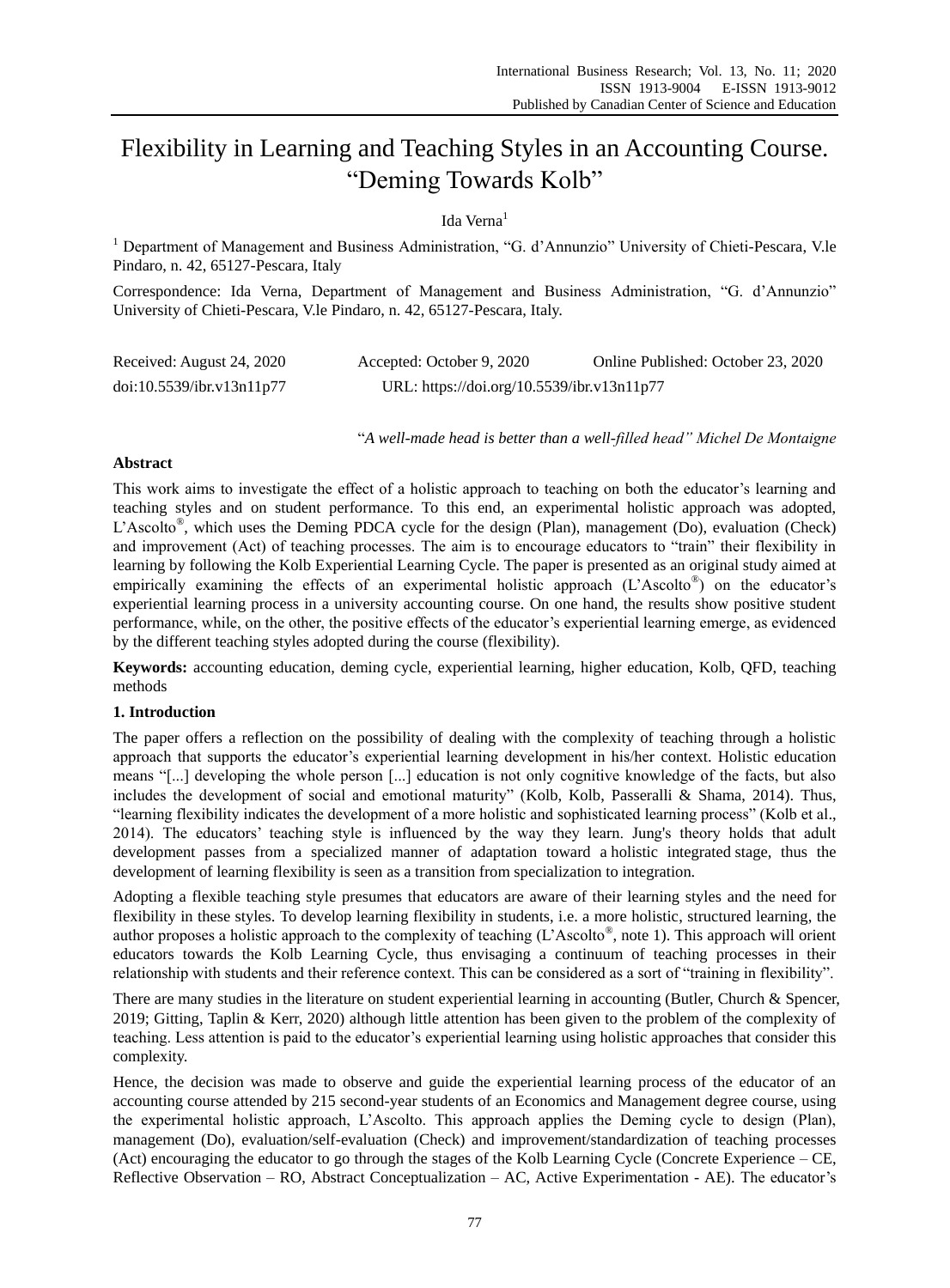continued reiteration of the PDCA cycle enables Experiencing (Do), reflecting (Check), thinking (Act) and acting (Plan/Do), to understand of his/her experiences (Do/Act) and allows the educator to transform them (Check/Plan) by adapting his/her own behaviour (learning flexibility).

Educators do not always receive adequate training to enable them to recognise their learning and teaching styles thereby hampering their development of flexibility when both learning and teaching.

The work aims firstly to verify if the holistic approach of L'Ascolto can help educators to progress through the Kolb Learning Cycle while respecting the complexity of teaching, namely in a continuum of learning processes involving both their relationship with students and their reference context. In addition, it aims to check whether this "training" in flexibility also produces flexibility in the educator's teaching styles and, finally, whether this has a positive impact on student performance. However, it should be noted that the work does not focus on demonstrating evidence of student performance (although this is presented at the end of the work) but is stimulated by the desire to identify "a process approach" that guide the educator through the Kolb experiential learning process in his/her specific context. (of time, place and relationships).

Although measuring results is an important aspect "the problem in education is that instead of following theory, measurement often precedes it, with the result that we often find ourselves measuring something without knowing what it is" (Sternberg, 1997, p.108). Kolb et al. (2014) observe that "Yet the treatments in education are not uniform pills, but instruction carried out by unique educators in relationship with equally unique students, influenced by a wide variety of contexts"  $(p.211)$ .

The work is divided into three parts. The analysis of the literature anticipates the presentation of the L'Ascolto experimental holistic approach related to the Kolb Learning Cycle. There then follows an analysis of the experimentation phases of the "Deming/Kolb" approach in an accounting course and the results achieved.

#### **2. Literature Review**

#### *2.1 Complexity, Holistic Approach and Experiential Learning*

#### 2.1.1 Complexity

It is noted that holistic education requires an analysis of complexity, of the general/entirety and not only of the individual parts. Concerning the concept of complexity, Morin (2001) observes how *complexus* refers to elements woven together: there is complexity when the different elements that make up the whole are inseparable. Ultimately, there is a close interdependence between the object of knowledge and its context, between the parts and the whole (and vice versa) and between the parts themselves (p.38). In his writings on the university, Newman (1999) also links them back to a single whole. Complexity is the link between unity and multiplicity. In today's world we are forced to face the challenges of complexity, "consequently education must promote 'general intelligence' capable of referring to what is complex, to the context in a multidimensional way and to the global" (Morin,  $2001$ , p. 38).

Higher education must necessarily address complexity, as teaching is by its nature complex and this can be neither ignored nor avoided. The concept of didactic complexity (Casey, Gentile, & Bigger, 1997) is linked to aspects concerning the time in which learning takes place (dynamic aspect) (Olwia, 1996; Marsh & Roche, 1997), the variables involved and the links between them (systemic aspect) and the social, disciplinary and cultural context of reference (Lawn, 1991; Carpenter & Tait, 2001). If, therefore, the objective is to improve student performance, this can only occur through the development of the educator's professional skills within his/her context (systemic aspect) and on an ongoing basis as regards the provision of learning processes (dynamic aspect) and regarding the individual's context (discipline, university, culture, etc.). It is, therefore, necessary to tackle the complex nature of teaching with a holistic approach that takes all these aspects into consideration. The literature on student performance assessment in accounting courses is highly developed, yet little attention is paid to the evaluation of students' performance related to an assessment of the educator's performance (systemic aspect) throughout the delivery of the course (dynamic aspect) and related to the needs of the context (discipline, University, stakeholders, etc.). Hence, it is necessary to reflect on the possibility of evaluating student performance through holistic approaches (Verna, Ianni, D'Andreamatteo, & Venditti, in press).

#### 2.1.2 Holistic Approach

L'Ascolto is a holistic approach aimed at the continuous improvement of all university teaching and education processes by listening to, and satisfying, the needs of all those involved in education, teaching and training in a systemic, dynamic and contextual way (Verna, 2017; Verna, Antonucci, Sargiacomo, & Venditti, 2019).

It can be noted that in accounting there is a lack of studies that address the issue of improving student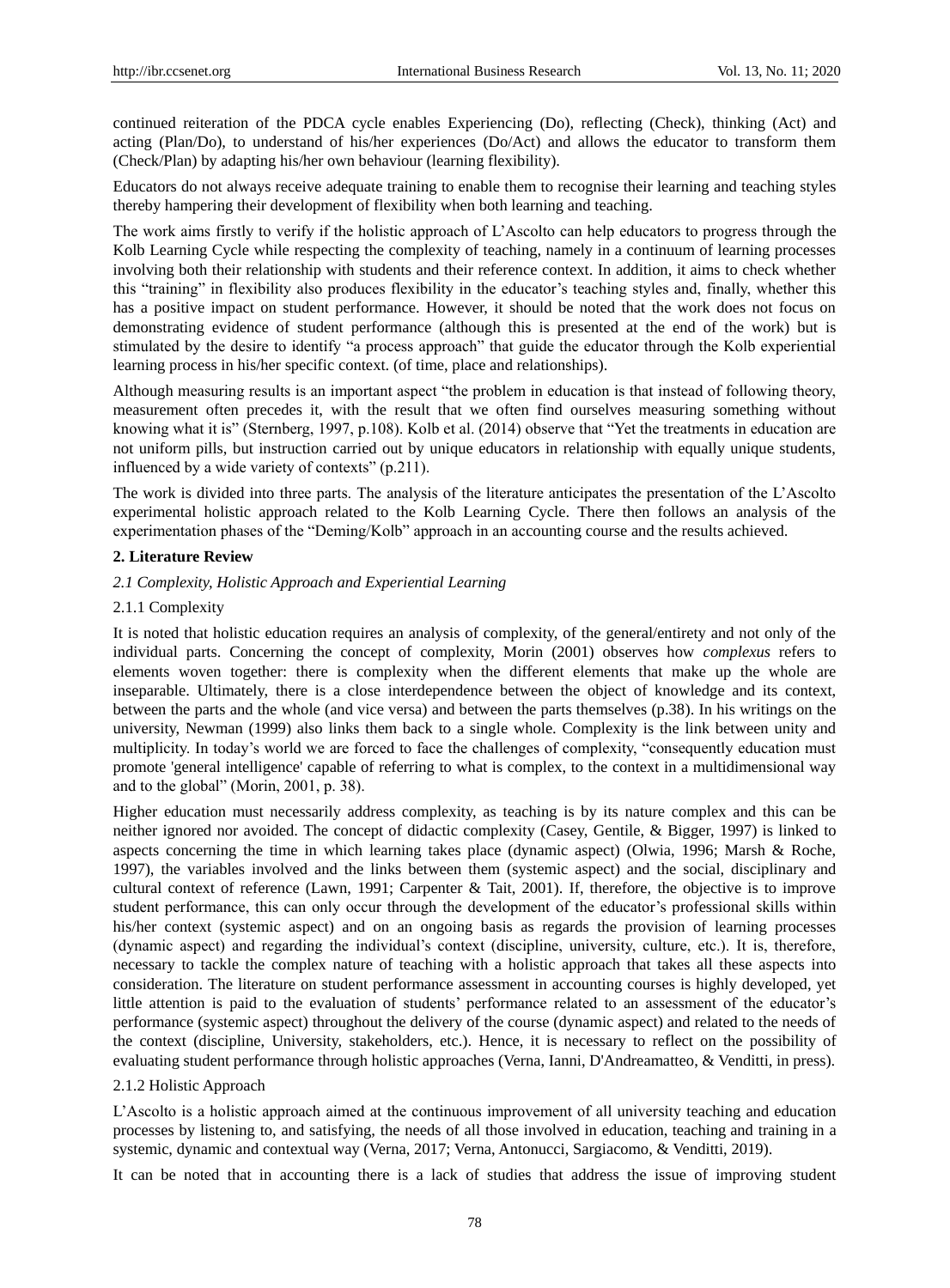performance through holistic approaches. That is, approaches that consider listening and the satisfaction of educational actors (students, teachers, institutional bodies, social partners) in a systemic, dynamic and contextual way.

In the literature, there is a recognized need for a holistic approach to higher education (Sakthivel & Raju, 2006) and numerous studies address these issues (Horine & Hailey, 1995; Burkhalter, 1996; Barnard, 1999). However, the need to address the wider management context of the institutions has emerged that goes beyond a "partial" holistic" (Mantos, Sarrico, & Rosa, 2017).

When we accept complexity, we aim to achieve the overall cognitive development of both the educator and the students in the teaching processes underway and in the context in which the teaching takes place. Therefore, if it is desirable to educate the student holistically, it is essential that this (social and emotional) maturity is present in the educator and that it constantly evolves.

It has already been noted how "Learning flexibility indicates the development of a more holistic and sophisticated learning process (Kolb et al., 2014). Sternberg points out that "[...] the advantages of flexibility are so overwhelming that one wonders why we do not emphasize it more in teaching our children, students, and employees" (p.105). An attempt was made to combine the quest for flexibility in the educator's learning styles with a holistic approach to university teaching to tackle the complexity of teaching.

#### 2.1.3 Experiential Learning

In recent years, there has been great development in student-centred experiential education (Bielefeldt, Dewoolkar, Caves, Berdanier & Paterson, 2011). Kolb's Experiential Learning Theory (ELT), has been disseminated widely by experiential educators in numerous fields and academic disciplines (Kolb & Kolb, 2013). There are numerous studies on student-centred learning environments in accounting too (Canboy, Montalvo, Buganza & Emmerling, 2016; O'Connell, Carnegie, Carter, de Lange, Hanchock, Helliar & Watty, 2015). In the realm of Experiential Learning Theory – ELT, these studies highlight, for example, the benefits of good Experiential Learning Activities - ELA (Butler, Church & Spencer, 2019; Gitting, Taplin & Kerr, 2020). However, it has been observed that the pedagogical benefits deriving from the implementation of experiential education in accounting courses are accompanied by challenges that need to be addressed (Butler, et al., 2019, p.16). Specifically, "instructors implementing an experiential learning model must adequately prepare for an uncontrolled environment to effectively manage the experience and to mitigate low student satisfaction. […] research, training, planning, and communication by instructors can alleviate the potential risks of these challenges of implementing experiential education" (Butler, et al., 2019, p.17).

Ultimately, the educator's training cannot be taken for granted or detached from that of the student. This once again brings us back to the issue of complexity, or the systemic aspect of the relationship between the parties (educators, students) and the dynamic aspect linked to the time in which this relationship takes place. Thus, the paper attempts to contribute to the literature by focusing on the educator's experiential development guided by a holistic approach (for the observation and understanding of complexity). The aim is to develop flexibility in students' learning styles through the development of flexibility in the educator's learning and teaching styles. The work is therefore based on Kolb's experiential learning (1984) and on the theoretical support that precedes it.

In particular, Kolb's experiential learning concept, which derives from Vygotsky's concept of the Proximal Development Zone, is based on the assumption that learning is the result of an interaction between what we experience in a specific context and the knowledge present in an individual at a given moment. Kolb shared and collected the prominent works of important twentieth-century scholars such as John Dewey, Kurt Lewin, Jean Piaget, Vygotsky, William James, Carl Jung, Paulo Freire, Carl Rogers and Follett who developed a dynamic and holistic model of the process of learning from experience and a multilinear model of adult development (Kolb et al., 2014). As noted by the author, individuals build their knowledge within their environment, and experiences can be transformed into learning. Thus, learning is the result of a reflection on action. Knowledge is the result of either the observation of concrete experiences or the understanding of abstract conceptualizations, transformed by reflective observation and expanded by experiment. Kolb's experiential learning cycle is, therefore, developed as a dynamic vision of learning "driven by the resolution of the dual dialectics of action/reflection and experience/abstraction" (Kolb et al., 2014, p.213). Quoting James, Kolb highlights how everything starts and ends in the continuous flow of experience (James, 1912, p.4). The continuous exposure to experience in an endless cycle allows gradual, continuous improvements in the logic of experiential learning. Kolb et al. (2014) define learning as "...the process whereby knowledge is created through the transformation of experience. Knowledge results from the combination of grasping and transforming experience" (Kolb, 1984, p.41). The scholar underlines how "grasping experience refers to the process of taking in information, and transforming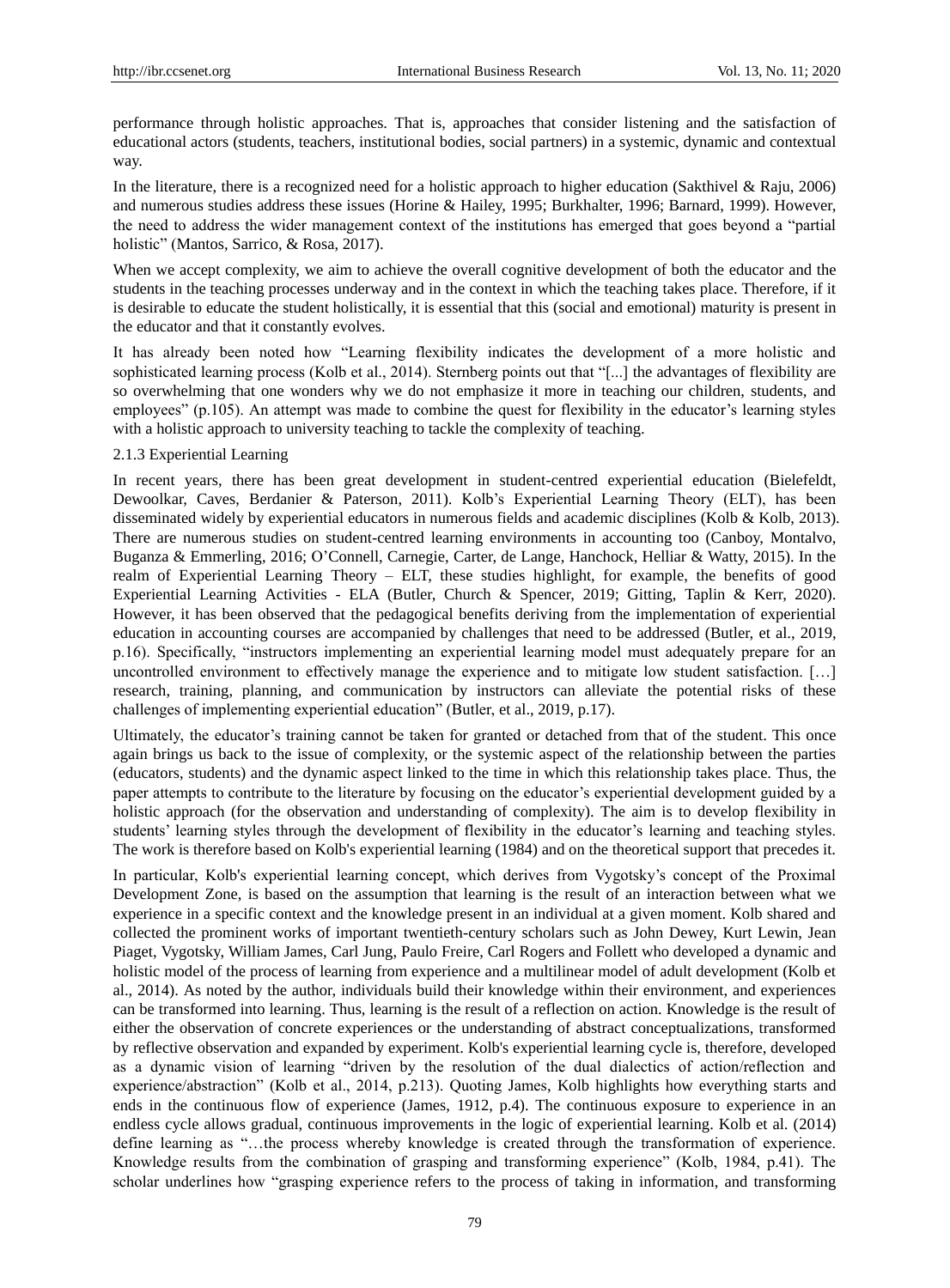experience is how individuals interpret and act on that information".

Specifically, the two scholars (Kolb et al., 2014) highlight how learning must be considered in terms of process (and not result): a holistic process of adaptation to the world that arises from the synergy between people and their environment, a process of knowledge creation.

Therefore, to develop holistic education we require an approach to teaching that respects its complexity (systemic, dynamic and contextual) while recognising that it is a process that creates knowledge through the observation and transformation of experience. To this end, L'Ascolto applies the Deming cycle (PDCA) to the teaching processes, directing the educator's experiences towards continuous cycles of lesson design for the course (Plan), management of teaching processes (Do), evaluation/self-evaluation of learning outcomes (LO) (Check) and improvement of training processes (Act). The educator then learns dynamically through concrete experiences (Do), transformed by reflective observation (Check) and expanded by abstract conceptualization (Act) and active experimentation (Plan). In this sense, in a structured and systematic way, L'Ascolto fuels a system that creates, manages and shares the knowledge deriving from these processes. The educator, therefore, learns through continuous exposure to experience in an endless cycle (Deming/Kolb) that allows gradual but continuous improvements within the logic of experiential learning. By encouraging the educator's experiential learning in the different phases of design, management, evaluation and improvement, L'Ascolto enables the educator to pass through the stages of experience, reflection, abstract conceptualization and active experimentation, in order to improve gradually but continuously. As already noted, the aim of this work is to verify whether it is possible to induce "flexibility training" in the educator's learning styles and then to verify if this reflects on teaching styles (flexibility) and student performance. To this end, the following paragraph presents a reflection on the evidence in the literature regarding flexibility. We then further analyse the Kolb Learning Cycle and its possible application to the L'Ascolto holistic approach.

#### *2.2 Flexibility in Teaching and Learning Styles*

Learning style can be defined as "[...] a description of the attitudes and behaviour which determine an individual's preferred way of learning" (Honey & Mumford, 1992, p.1). Hayes and Allison (1996) note how ―learning style is a potent individual characteristic that may have important consequences for the efficiency and effectiveness of training and development" (p.71). When discussing learning styles, "Scott, citing Dweck (2008), argues that this is an entity approach to ability that promotes stereotyping and labelling rather than a process approach that emphasizes developmental potential and contextual adaptation" (Kolb et al., 2014).

The literature investigating students' learning styles is particularly vast. It has been found that specific student learning styles are associated with better performances (Riding & Douglas 1993). Hence, different approaches have been proposed with the aim of creating conditions that may improve student performance. Examples of such studies are those of Witkin (1976), Kolb (1984), Honey and Mumford (1992), Rush and Moore (1991). Numerous empirical studies evaluate the impact of alignment or misalignment of these styles on student performance (Mcdonald, 1984; Rush & Moore, 1991; Duff, 1998; Visser, McChlery, &Vreken., 2006). Students' learning styles may be compatible or incompatible with the educator's teaching styles. There are many advocates of a correspondence between teaching and learning styles (Haddon & Lytton, 1968; Felder, 1993; Ford & Chen, 2001; Visser et al., 2006). Some authors highlight how, for example, "students whose learning styles are compatible with the teaching style of a course instructor tend to retain information longer, apply it more effectively, and have more positive post-course attitudes toward the subject than do their counterparts who experience learning/teaching style mismatches" (Felder, 1993). By contrast, other scholars do not detect such evidence (Messick, 1976; Kogan, 1980; Miller, 1991), leading to ambiguous results (Zhang, 2006).

There are numerous studies in the literature that underline the advantages deriving from compatibility between the teaching styles of the educator and the student's learning (Felder, 1993) and their effects on student performance. In particular, some studies (Kolb, 1976; Honey & Mumford, 1986) propose to overcome weaknesses in students' learning styles with teaching styles that do not correspond to students' natural learning preferences, thus developing a more integrated and flexible approach to learning. Emeritus scholars including Sternberg, Kolb and McIntry have strongly emphasized how the educator's flexibility in teaching styles has extremely positive effects on the students' learning outcomes compared to teaching based on a single style.

Thus, the educator's flexibility in teaching styles can meet the different learning styles of students and work on the flexibility (Kowoser & Berman, 1996) that students need to acquire in their cognitive styles to respond to the varied requirements of the environment (Honey & Mumford, 1986). In this regard, Rush and Moore (1991) observe how by stimulating students to learn in a form that does not correspond to their preferred style may enable them to overcome weaknesses in their cognitive styles and thus improve learning. This presumes that the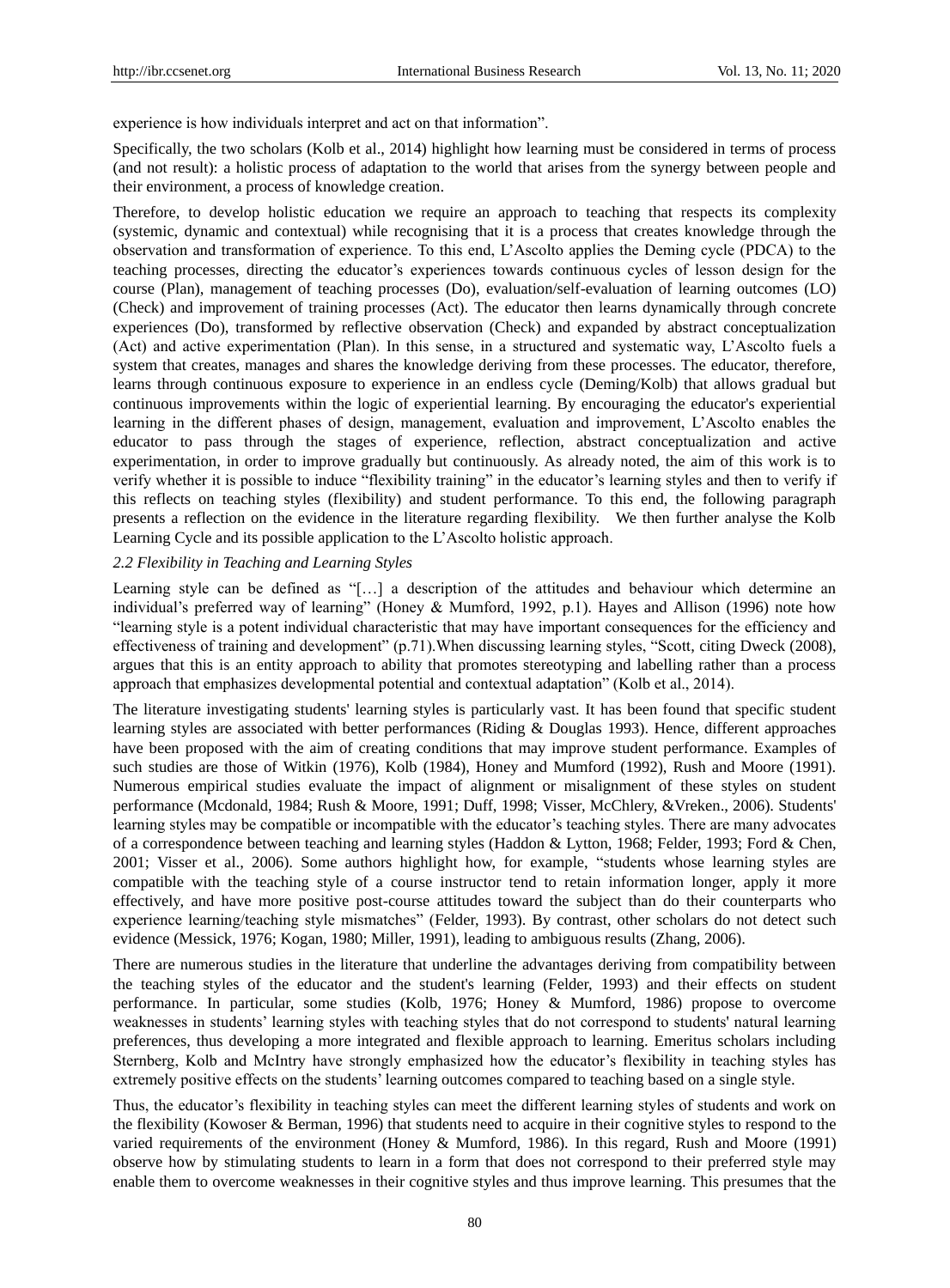educator is aware of his/her learning and teaching styles. Without this awareness, it is difficult to imagine how there might be an influence on students' learning outcomes, unless by chance. Hayes and Allinson (1996), therefore, highlight the need for further research aimed at exploring how educators may be helped to become more flexible in their teaching styles. This paper attempts to contribute to such research. Note that educators often fail to receive the necessary training to achieve knowledge and mastery of their own styles and hence cannot provide flexibility. For example, if educators were able to work on their learning style, to "train" in being flexible, this could, in turn, make their teaching styles more flexible and thus influence their students' learning styles. The following paragraph provides a brief outline of Kolb's experiential learning process to highlight if and how the L'Ascolto approach supports the development of the experiential learning of the educator in his/her context.

#### *2.3 Kolb Experiential Learning Cycle*

Kolb proposed a model of learning styles that explains the process that underlies learning, namely, a process that creates knowledge through the observation and transformation of experience (Kolb, Rubin, & McIntyre, 1971). The authors describe knowledge as a transformation of experience through a never-ending 4-stage cycle (Concrete Experience - CE, Reflective Observation -RO, Abstract Conceptualization -AC, Active Experimentation -AE). The learner can enter the cycle at any of the stages provided in the model, as each is linked to another. For example, in the Concrete Experience the person performing the action observes the effect of that action thus fuelling the next stage (Reflective Observation). The interpretation of events leads to abstract generalizable concepts (Abstract Conceptualization) to be experimented in new situations (Active Experimentation). The process is repeated with the new information that comes from Concrete Experience and so on in a continuous loop. A dynamic vision of learning is created that is guided by "[...] two dialectically related modes of grasping experience - Concrete Experience (CE) and Abstract Conceptualization (AC) - and two dialectically related modes of transforming experience - Reflective Observation (RO) and Active Experimentation (AE)" (Kolb et al., 2014, p.214). The important aspect is to go through all the stages to achieve gradual and continuous improvements towards balanced learning. Passing through these stages means understanding your experiences and changing your behaviour. Ultimately, when learning takes place, the process appears as a spiral where the person learning in different circumstances can anticipate the possible effects of an action. Effective learning is, therefore, represented by possessing skills derived from Concrete Experience, Abstract Conceptualization, Reflective Observation, Active Experimentation (Kolb & Fry, 1975). Figure 1 shows the whole cycle.

The problem is that frequently people only address one or more of these stages with the correct skills, thus not all the stages produce the same results, and some stages may not be addressed at all. Different styles are defined according to the preferred stages in the learning path: *Diverging, Assimilating. Converging* and *Accommodating*. The choice between the different learning modes depends on one's genetic makeup, specific life experiences, and the demands of the present environment; thus, a preferred choice among these four learning modes develops (Kolb et al., 2014).



Figure 1. The Experiential Learning Cycle (Kolb & Kolb, 2013)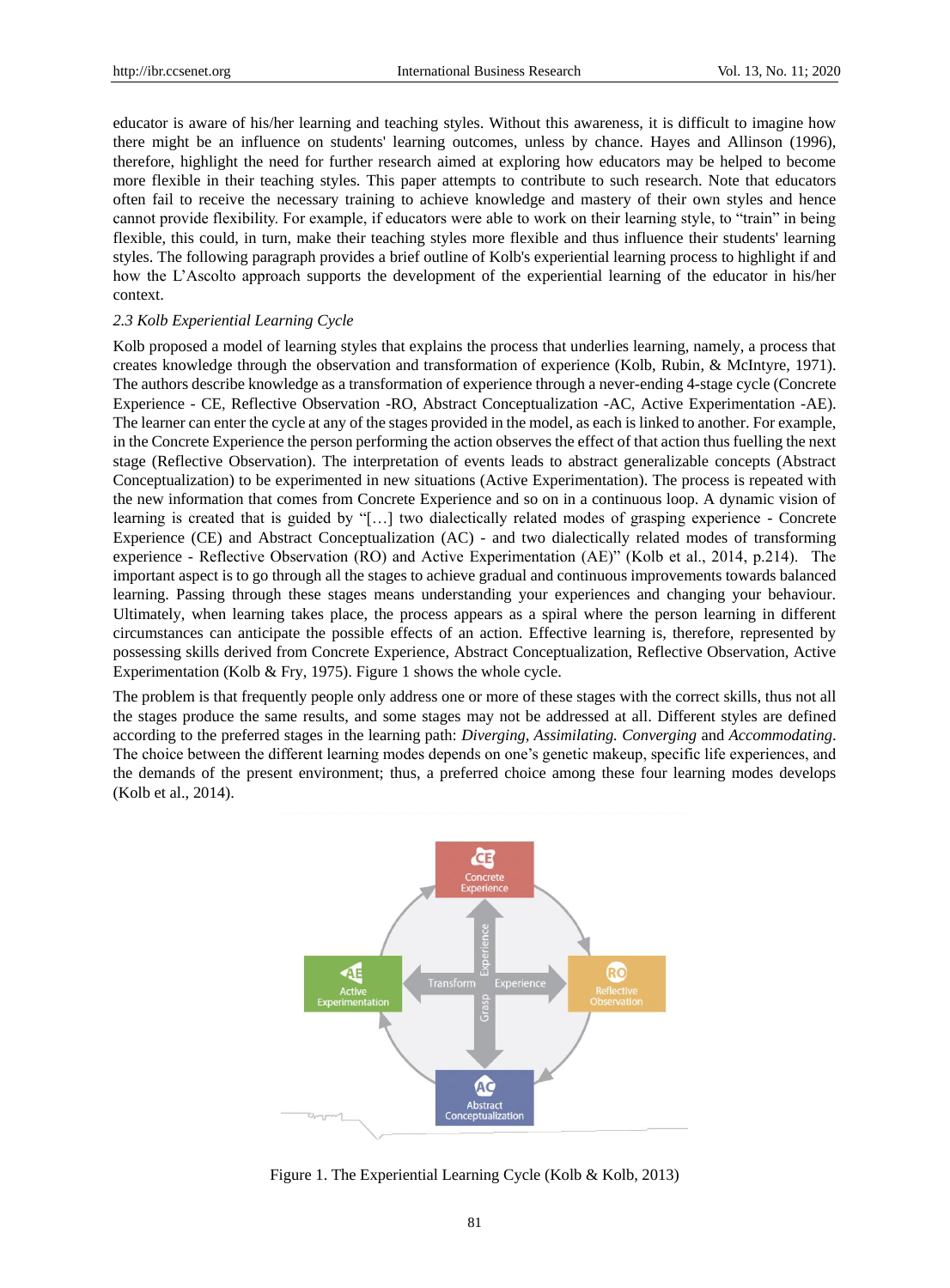Two fundamental but independent aspects emerge from Kolb's theory (Duff, 1998, p.337): the experiential learning process in which the four previously described stages take place, and two orthogonal bipolar dimensions created from opposite pairings of the four stages: action/reflection and experience/abstraction (Kolb & Kolb, 2013, p.7). In the first case, individual differences are explained in terms of skills in each stage, while they are defined in terms of learning styles in the second case. "Learning style is not a fixed personality trait, but more like a habit of learning shaped by experience and choices — it can be an automatic, unconscious mode of adapting or it can be consciously modified and changed" (Kolb et al., 2014). Kolb developed a theory of experiential learning (ELT) that gave rise to the Learning Styles Inventory, LSI (Kolb et al., 1971; Kolb, 1976) and subsequent versions (Kolb, 1985; Kolb, 1999; Kolb & Kolb, 2013).

There now follows a brief description of the different learning modes that are explained in much greater detail by the above-cited authors. Learners with a *diverging* style have a preference for concrete experience and reflective observation while those with an *assimilating* style prefer abstract conceptualization and reflective observation. On the other hand, learners with a *converging* style prefer abstract conceptualization and active experimentation and finally, people with an *accommodating* style prefer concrete experience and abstract conceptualization. The learning style questionnaire was used by Kolb and Fry (1975) to highlight that there are strengths and weaknesses associated with each style and underline how important it is to overcome one's weaknesses by moving beyond any style that is too deeply rooted: "learning flexibility is the ability to use each of the four learning modes to move freely around the learning cycle and to modify one's approach to learning based on the learning situation. Experiencing, reflecting, thinking, and acting each provide valuable perspectives on the learning task in a way that deepens and enriches knowledge" (Kolb et al., 2014, p.218).

These considerations allow us to reflect on the possibility of "aiding" the educator to go through the Kolb experiential cycle by using a holistic approach to university teaching aimed specifically at developing flexibility in the learning and teaching styles of the educator within his/her context. In the following paragraph, we will examine this possibility.

#### *2.4 Holistic Approach to Higher Education and Experiential Learning: "Deming Towards Kolb"*

Considering both the complexity of teaching alongside the possibility of developing flexibility in the educator's learning styles for a more integrated, holistic learning process, this part of the paper proposes an experimental holistic approach: L'Ascolto (Verna, 2017; Verna et al., 2019). This approach aims to tackle the complexity of teaching by listening to and satisfying the needs of the actors involved in the education process, in a systemic, dynamic and contextual way. Hence, L'Ascolto applies two Total Quality methodologies (Feingembaum, 1956; Juran, 1962; Deming, 1951), that is, Quality Function Deployment, QFD (Akao, 1990) and Deming's (1951) PDCA cycle (Plan, Do, Check, Act) for the design (Plan), management (Do), evaluation/self-evaluation (Check) and improvement of teaching processes (Course of studies and single course units) considered as a single whole. This work proposes the application of L'Ascolto to a single unit of an accounting course (in a Degree Course in Economics and Management) to more clearly highlight the contribution that L'Ascolto makes to the educator's experiential development in this specific teaching/learning environment. While attention is thus focused on the learning needs of educators and students, the approach of L'Ascolto listens to and meets the needs of all the actors in education, training and learning (Verna, 2017; Verna et al., 2019). The educators' continued reiteration of the PDCA cycle, Experiencing (Do), reflecting (Check), thinking (Act) and acting (Plan/Do), enables them to understand their experiences (Do/Act) and to transform them (Check/Plan) by adapting their behaviour (learning flexibility). L'Ascolto thus offers the educator a dynamic vision of learning, guided by that double dialectic (of understanding the experience) of grasping experience (Concrete Experience - CE and Abstract Conceptualization -AC) and transforming experience (Reflective Observation - RO and Active Experimentation - AE). In particular it was observed that: "Learning arises from the resolution of creative tension among these four learning modes" (Kolb et al., 2014, p.214). Figure 2 offers an overall view of the "Deming/Kolb cycle", emphasizing the two-fold dialectic of grasping experience and transforming experience in the specific context of needs, systemic relationships and dynamic evolutions in which learning is created, through gradual and continuous improvements. It should be noted that the specific context refers to the systemic and dynamic relationship between the needs of the actors involved in the teaching process expressed synthetically as: target, needs and learning outcomes. The course targets (note 2) relate to the students' initial needs (entrance test), i.e. the gap between the students' ideal educational level (target) and the level of the students at the outset of the course (results of the entrance test). Listening to students' needs is repeated at the end of each course module (dynamic approach), thus highlighting any gap between students' learning during the course (LO) and the ideal level. The needs relate to those of the educators during the course as expressed by the gap between the ongoing learning of the students (learning outcomes) and the targets. Hence, the educator's learning needs relate to the gap between the educator's initial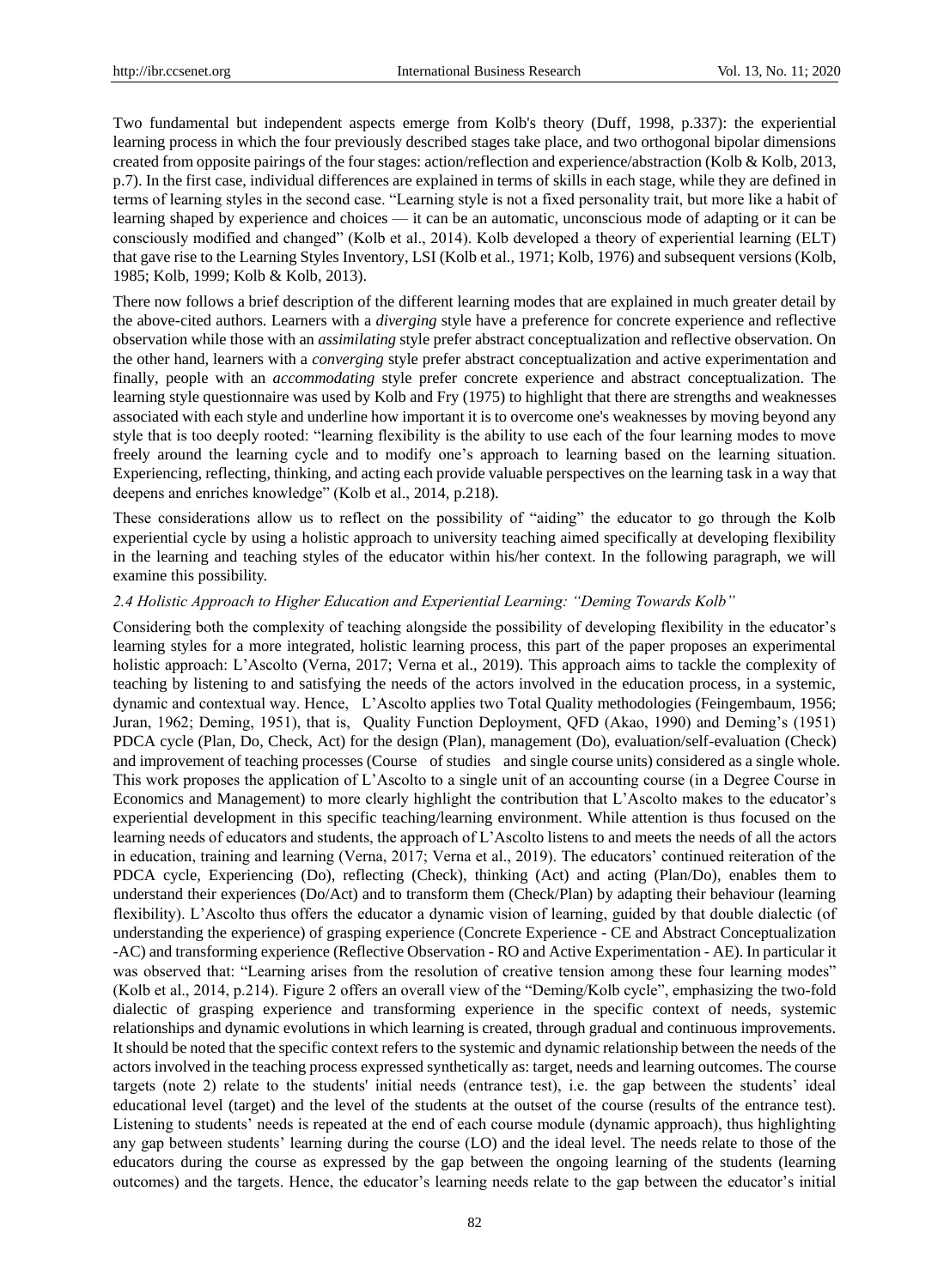level of training and that required to meet the students' needs (systemic approach). The relationship between the targets, needs and learning outcomes is, thus, the specific context of learning needs in which the steps of the PDCA cycle, briefly reported below, take place. It should be noted that the educator does not acquire generic knowledge devoid of context, but knowledge linked specifically to the context of place, time and relationship in which he/she acts. In this regard, Lave and Wenger (1991) affirm that learning must not be stripped of its context, but set in the environment and in the person's life path (Kolb, 2014).

The stages of the experiential learning cycle that the educator is encouraged to follow are illustrated for each stage of PDCA.



Figure 2. "Deming/Kolb cycle"

#### 2.4.1. The Plan Stage

In the course design stage (Plan), carried out using QFD, Figure 3 (Verna, 2014), the educator defines the objectives of the course modules (and of the single lessons), in line with those defined in the planning of the course of studies (stakeholders' needs) and listening to the needs of the learners (entrance test) columns one and two. The students' needs are expressed in terms of homogeneity (upwards or downwards) or heterogeneity in the level of knowledge expressed by the class of incoming students (initial needs) with respect to the various course objectives. Based on the specific context of the needs, the educator identifies the most appropriate didactic strategies to satisfy these needs. The teaching strategies (figure 3) combine the different methods, tools and times selected by the educator for the pursuit of specific objectives (Verna, 2014).

#### 2.4.2 The Do stage

The design stage of the course (Plan) is followed by the management stage of the teaching processes, (Do). The Do stage permits the educator to implement what has been planned to the different modules of the course. At the end of said stages (Plan, Do – *experiencing*) the educator will move on to the Check stage of reflection on the recently completed experience (*reflecting*).

#### 2.4.3 The Check Stage

In this stage, the educator listens to the students' "learning needs" using quantitative and qualitative tools. Specifically, the Check stage enables the educator to reflect on the learning level achieved by the class of students with respect to the targets of the module just completed (LO) as well as reflecting on their own "learning needs". It should be noted that listening to the "learning needs" of educators, as against that of students, is implemented through the evaluation/self-assessment tools that monitor the key processes of teaching quality in a specific context (Verna, 2017; Verna et al., 2019).

The literature refers to the concept of teaching quality building blocks (Probst, Raub, & Romhardt, 2002; Ramsden, 2003) that some authors have organized (Chen, Chen, & Chen, 2014) into ten constellations. In L'Ascolto, the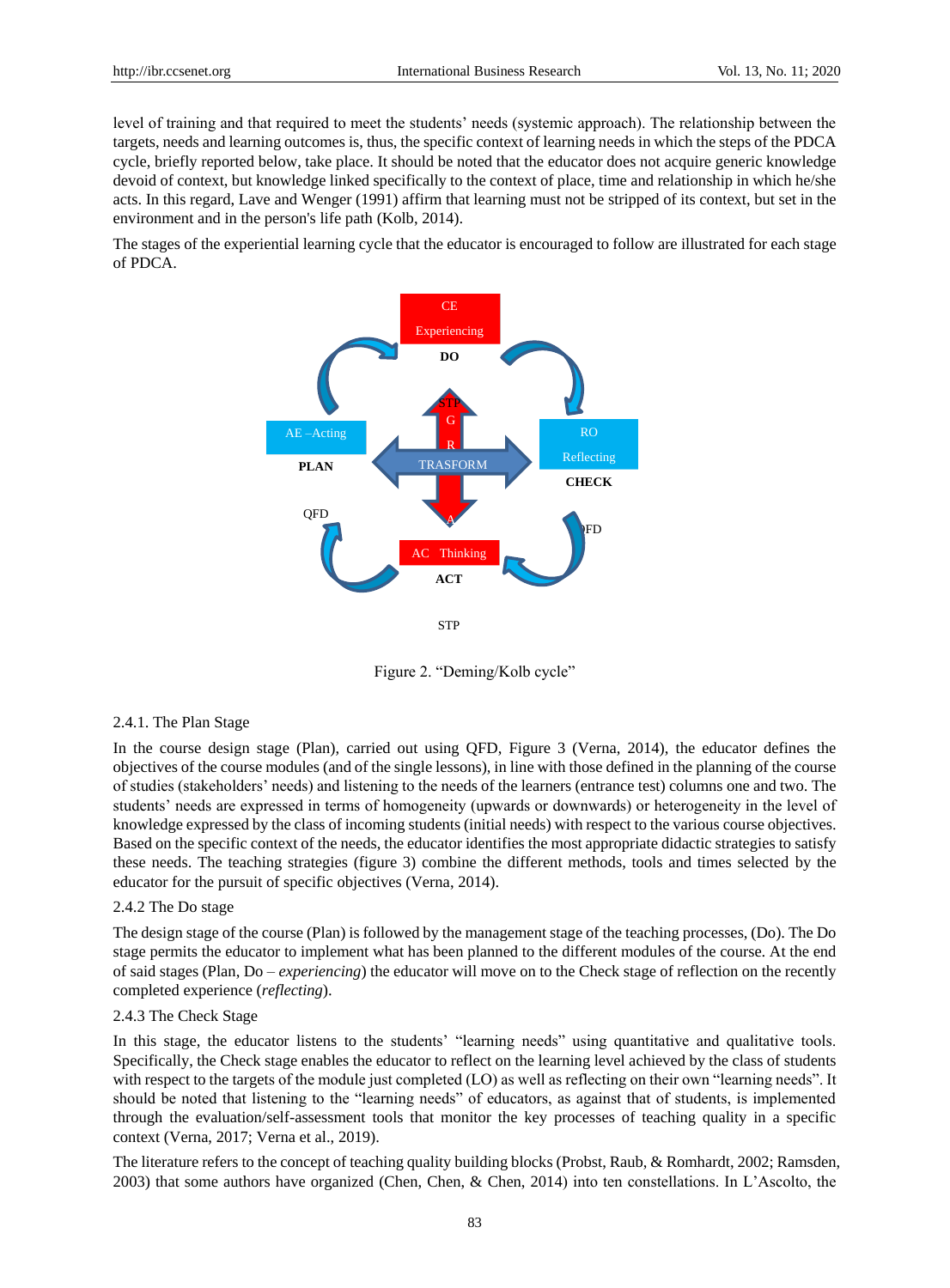―key processes‖ concern the design, management, evaluation and improvement of the teaching quality, while within the management phase (DO) some teaching quality "control areas" are monitored, namely, disciplinary skills, teaching strategies, communication and relational techniques. It should be noted that the "control areas" can be extended according to the educator's professional development in his/her specific context (Verna, 2017; Verna et al., 2019). In the Check stage, for example, at the end of the first course module, the educator gives the students a test to assess to what extent the targets of the completed module have been achieved. In addition to the end-of-module test, at the end of the first, intermediate and final module, the educator gives the students a course satisfaction questionnaire that focuses on the "control areas" of teaching quality mentioned above. If the results of the test (students' LO) are unsatisfactory, the educator fills in a self-evaluation questionnaire, mirroring the satisfaction questionnaire given to the students.

| <b>Relationships:</b>     |  |  |  |  |
|---------------------------|--|--|--|--|
| $5 -$ Strong relationship |  |  |  |  |
| $3 -$ Medium relationship |  |  |  |  |
| $1 - Weak$ relationship   |  |  |  |  |

| <b>Educational</b><br>strategies        |                                                                                                                                  |              | <b>Strategy</b><br>ı | <b>Strategy 7</b>                   | <b>Strategy 3</b>     |  |
|-----------------------------------------|----------------------------------------------------------------------------------------------------------------------------------|--------------|----------------------|-------------------------------------|-----------------------|--|
| <b>Target/Needs</b>                     |                                                                                                                                  | <b>Needs</b> | class/<br>tutorial   | Role-playing/<br>tutorial/<br>class | Study Case /<br>class |  |
|                                         | 1. General accounting<br>(objectives tools e methods)<br><b>BASIC</b>                                                            | 9            | ÷                    |                                     |                       |  |
|                                         | <b>ADVANCED</b>                                                                                                                  | 9            | $+$                  | ÷.                                  |                       |  |
|                                         | 2. National and International<br>accounting principles<br>(conceptual framework, classification<br>and analysis)<br><b>BASIC</b> | 10           |                      |                                     |                       |  |
|                                         | <b>ADVANCED</b>                                                                                                                  | 10           | $+$                  | ÷                                   |                       |  |
| K&C<br>Applied K&C                      | 4. Capital<br>(definition, composition)<br><b>BASIC</b>                                                                          | 8            | $\ddot{}$            | $\ddot{}$                           |                       |  |
|                                         | (configuration/determination)<br><b>ADVANCED</b>                                                                                 | 9            | ÷                    | ÷.                                  |                       |  |
|                                         | 4. Income<br>(definitions, composition)<br><b>BASIC</b>                                                                          | 9            | ÷                    | $\ddot{}$                           |                       |  |
|                                         | Configuration,<br>determination<br><b>ADVANCED</b>                                                                               | 10           | ÷                    | ÷                                   |                       |  |
|                                         | 5. Budget<br>(notions, discipline,<br>characteristics)<br><b>BASIC</b>                                                           | 10           | ÷                    | $\ddot{}$                           |                       |  |
|                                         | <b>ADVANCED</b>                                                                                                                  | 10           | ÷                    | ÷                                   |                       |  |
| K&C<br>Applied K&C<br>Judgment autonomy | 3. Recognition of the main<br>management operations<br>(domestic and international markets)<br><b>BASIC</b>                      | 9            | ÷                    | $\ddot{}$                           | x                     |  |
|                                         | <b>ADVANCED</b>                                                                                                                  | 10           | ÷                    | ÷.                                  |                       |  |
|                                         | 6. Balance sheet<br>(composition., determination)<br><b>BASIC</b>                                                                | 10           | ÷                    | $\ddot{}$                           | $\ddot{}$             |  |
|                                         | <b>ADVANCED</b>                                                                                                                  | 10           |                      |                                     | ÷.                    |  |
|                                         | Weights of educational strategies                                                                                                | 645          | 589                  | 139                                 |                       |  |

|  |  |  | Figure 3. Initial QFD (adapted from Verna, 2014) |  |  |  |
|--|--|--|--------------------------------------------------|--|--|--|
|--|--|--|--------------------------------------------------|--|--|--|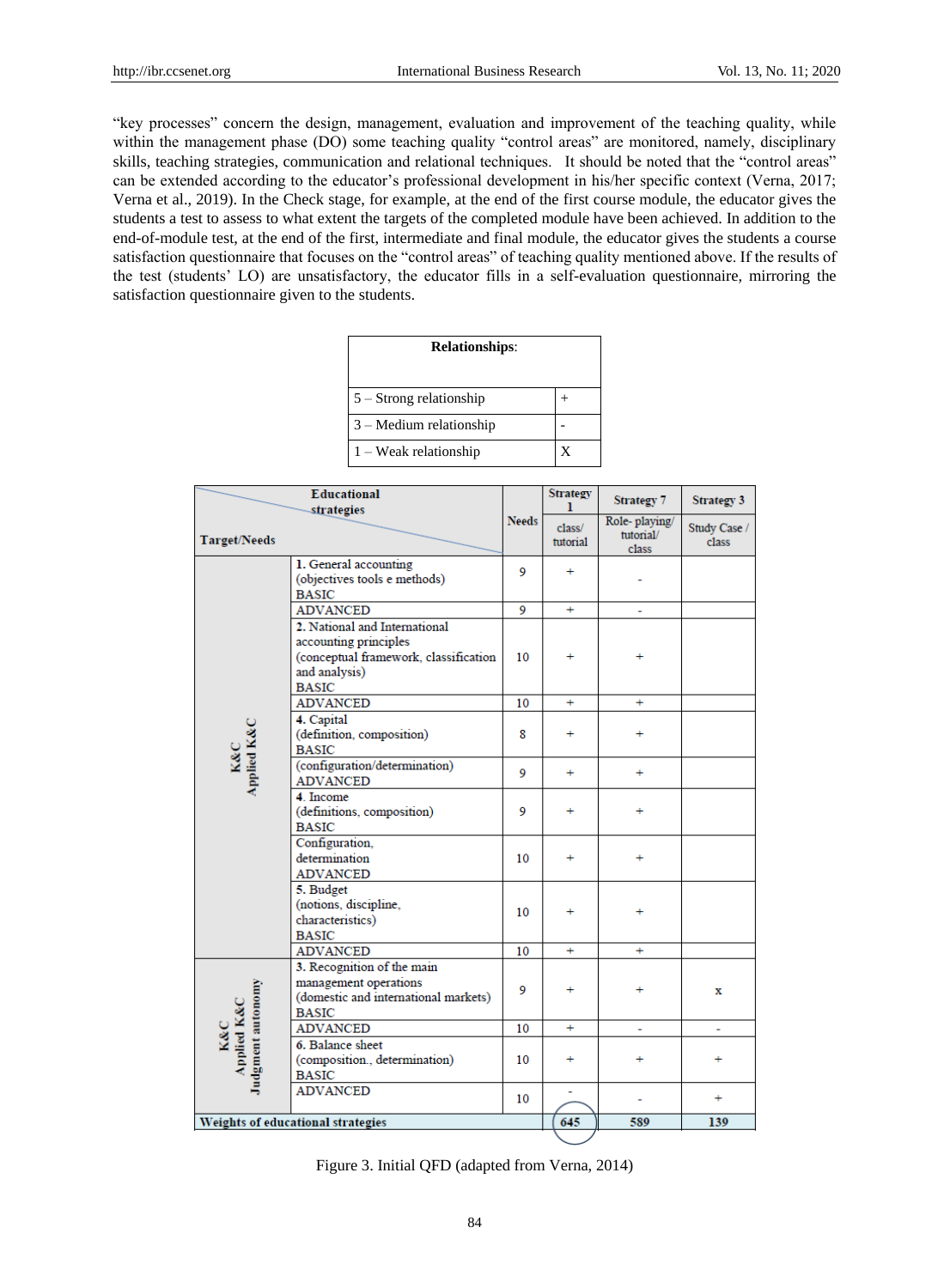The comparison between the teacher's self-evaluation test and the student satisfaction test allows the teacher to listen to his/her own "learning needs", that is, to identify the "control areas" which require action to satisfy all the needs. Kolb (1984, p.41) considers learning as a mental process oriented towards a goal that requires conscious reflection. As already noted, learning is considered as a process of continuous construction and reconstruction, which occurs through the interaction of the individual's knowledge with the knowledge of the environment. Thus, the learning style is not a fixed psychological or cognitive trait, but rather the result of the interaction between the person and environment (Kolb & Kolb, 2013). Therefore, in this Check stage, the educator is prompted to reflect on the recently concluded teaching processes for one purpose: to bridge the gap between his/her initial training (before the start of the course) and that required to meet the students' "learning needs". The educator pursues this aim through continuous interaction with the environment in which he/she works (specific context).

Specifically, the educator can reflect on the recent experience in terms of:

- (Level of) satisfaction of students' "learning needs" (entrance test, end-of-module test, end- of-course test);
- (Level of) satisfaction of educators' learning needs (student satisfaction test/educator's self-evaluation);
- Teaching gap to be filled (the educator's reflection on the control areas on which action must be taken self-training)

The Check stage, therefore, offers the educator the opportunity to reflect on the experiences achieved thanks to a plurality of systemic, dynamic and contextual information sources, that fuel the next stage, Act (thinking).

#### 2.4.4 The Act Stage

This is the stage in which the educator develops teaching strategies to reduce the gap between students' actual learning (LO) and the ideal level (target). As noted by Coleman (1976), generalizing (abstract conceptualization) involves the ability to see a connection between actions and effects in a range of circumstances. In this sense, this stage provides the educator with the opportunity to formulate teaching strategies aimed at bridging the students' learning gap through the development of new knowledge. Hence, the teacher develops new strategies in terms of:

- solutions to problems that emerged in the "control areas" (disciplinary skills, teaching methodologies and communication and relational techniques);
- comparison with colleagues (best practices of educators who have worked in the same environment target/needs/LO).

In the Act stage, the educator formulates his/her teaching strategies based on the information collected in the previous stage, to then experiment them in the Plan (Acting) phase. The cycle is repeated in the next module in which the educator experiments the formulated strategy and verifies its effectiveness (Check). When the outcome is positive, the educator has no need to formulate new teaching strategies, but having reached the Act (thinking) stage, she/he standardizes the strategies that proved successful by answering the questions present in the Standardization Forms for Teaching Professionalism (STP). The best practices of educators who have improved achievement to fulfil the LO in a specific context are standardized in these sheets. The STP consists of two sheets. The first sheet contains the teaching strategies that enabled the educator to achieve higher LO (i.e. 98% homogeneity of the class of students during the course or at the end) compared to specific targets and the relative initial needs of the students (Verna, 2017; Verna et al., 2019). The second sheet standardizes the choices related to the discipline and the communication and relational techniques that permitted the educator to achieve the results in that context (LO/targets/initial needs), Figures 4 and 5. Educators who find themselves working in the same conditions, can thus draw on a knowledge management and sharing system - STP - that allows comparison between peers (best practices). It should also be noted that the STPs represent the synthesis of a system of creation, management, sharing and conservation of knowledge deriving from a continuous process of design, management, evaluation and improvement of the quality of university teaching, guided by listening to and satisfying the needs of educators and students. In L'Ascolto, the satisfaction of the educator's needs is achieved when, in specific circumstances of target, initial needs and learning outcomes, the educator either evaluates the gap between the learning outcomes of students and the targets as the students progress, thus identifying the "control areas" on which action must be taken to reduce or remove this gap or, alternatively, chooses the best practices of another educator who has operated with success under the same conditions and in the same context" (Verna et al., 2019).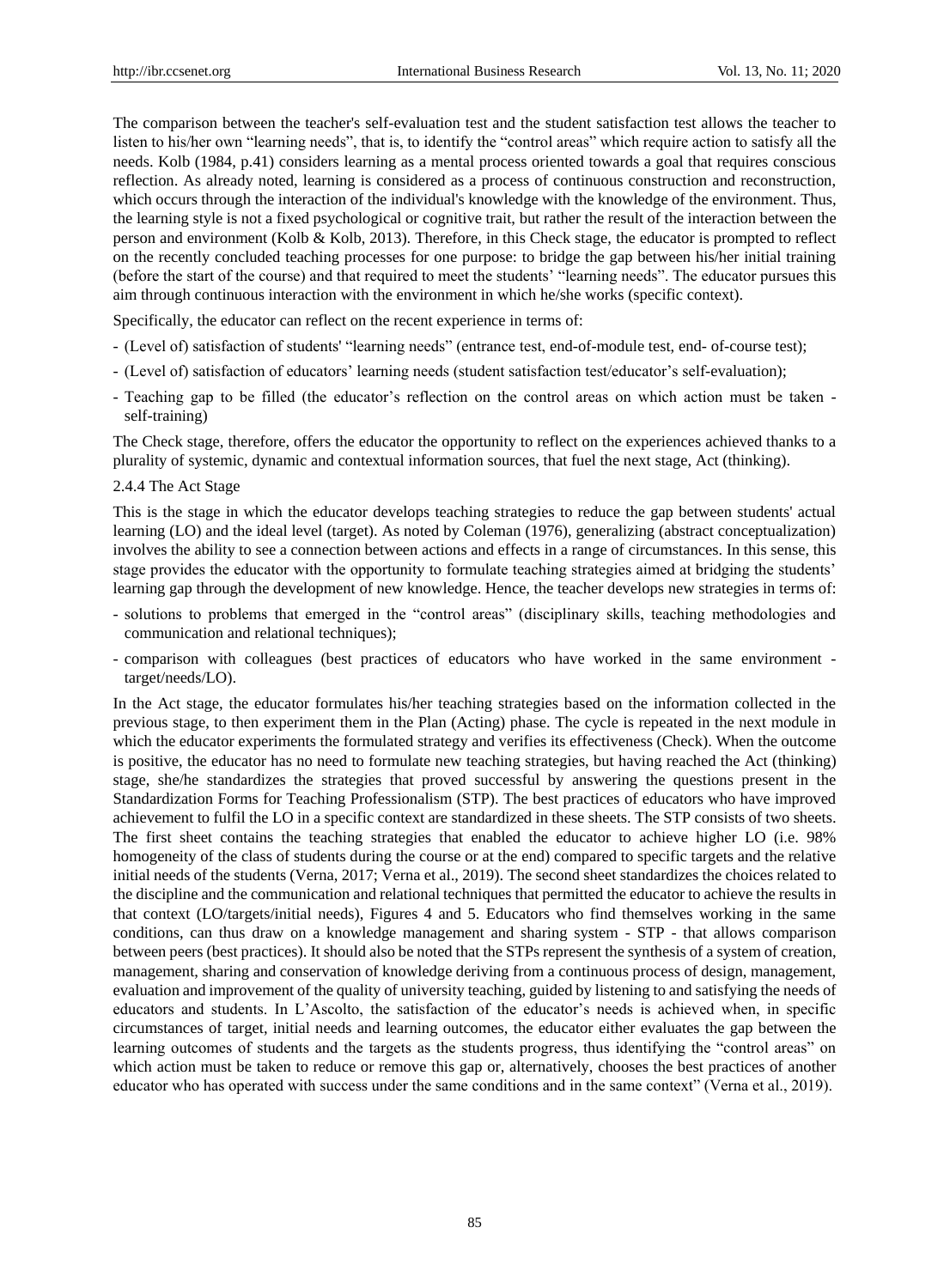| Target |                        |                                | <b>STP1</b><br><b>Teaching Strategies</b>                                                                                                                           |         |            |
|--------|------------------------|--------------------------------|---------------------------------------------------------------------------------------------------------------------------------------------------------------------|---------|------------|
|        |                        |                                | <b>Strategy 7. Class/tutorial</b>                                                                                                                                   |         |            |
|        |                        |                                | Answer the following questions synthetically:                                                                                                                       |         |            |
|        |                        |                                | To whom have you provided it?                                                                                                                                       |         |            |
|        |                        |                                | - To the class                                                                                                                                                      |         |            |
|        |                        |                                | - To the individual student                                                                                                                                         |         |            |
|        |                        |                                | In pairs<br>In teams                                                                                                                                                |         |            |
|        |                        |                                | Briefly illustrates whether this is a different case from the first                                                                                                 |         |            |
|        |                        |                                | See Item 4                                                                                                                                                          |         |            |
|        |                        |                                | Such us?<br>- rules (if any)                                                                                                                                        |         |            |
|        |                        |                                |                                                                                                                                                                     |         |            |
|        |                        |                                | - Next steps                                                                                                                                                        |         |            |
|        |                        |                                | $Yes$ /<br>No                                                                                                                                                       |         |            |
|        |                        | 4                              | - Example                                                                                                                                                           | 8       | 80%        |
|        | K&C<br>Applied K&C     | - What tools did you use?<br>5 | 9                                                                                                                                                                   |         |            |
|        |                        |                                | 3. Why?                                                                                                                                                             |         | 90%        |
|        |                        |                                | Did you offer students a reason to engage in listening (motivation)? What reason?<br>61                                                                             | 10      |            |
|        |                        |                                | 4. Where is the class held?                                                                                                                                         |         |            |
|        |                        |                                | Did you change class during the lesson or used a particular place (e.g. computer<br>room, company visit)?                                                           |         |            |
|        |                        |                                |                                                                                                                                                                     |         |            |
|        |                        |                                | Item 4: adopts different methods so that individual work is alternated with that of<br>group and pair work (score 1).                                               |         |            |
|        |                        |                                | Brief description of the chosen solution:                                                                                                                           |         |            |
|        |                        |                                | The game created by the educator is an adaptation of tic-tac-toe for the                                                                                            |         |            |
|        |                        |                                | reinforcement and summarizing of the course's basic contents (target of the last<br>module of the course). The procedure was to divide the class into two teams and |         |            |
|        |                        |                                | within each team the members worked in pairs. The answers to all the questions are                                                                                  |         |            |
|        |                        |                                | finally summarized to the whole class by the educator and in a summary document                                                                                     |         |            |
|        |                        |                                | (handout). The teacher leads the game by defining rules and times. The trio<br>represented on the blackboard contains a number in each box corresponding to a       |         |            |
|        |                        |                                | question. The teacher chooses a student from both teams to hear the answer to the                                                                                   |         |            |
|        |                        |                                | question.                                                                                                                                                           |         |            |
|        | रुद्र<br>४५८<br>ग्रन्थ | 3                              | Strategy 1. Practical exercises / Lesson                                                                                                                            | 9       | 80%        |
|        |                        | ı                              |                                                                                                                                                                     |         |            |
|        | <b>LK&amp;C</b>        |                                | Strategy 8.                                                                                                                                                         | 0<br>10 | 80%<br>85% |
|        |                        | 2                              | .                                                                                                                                                                   |         |            |

Figure 4. STP 1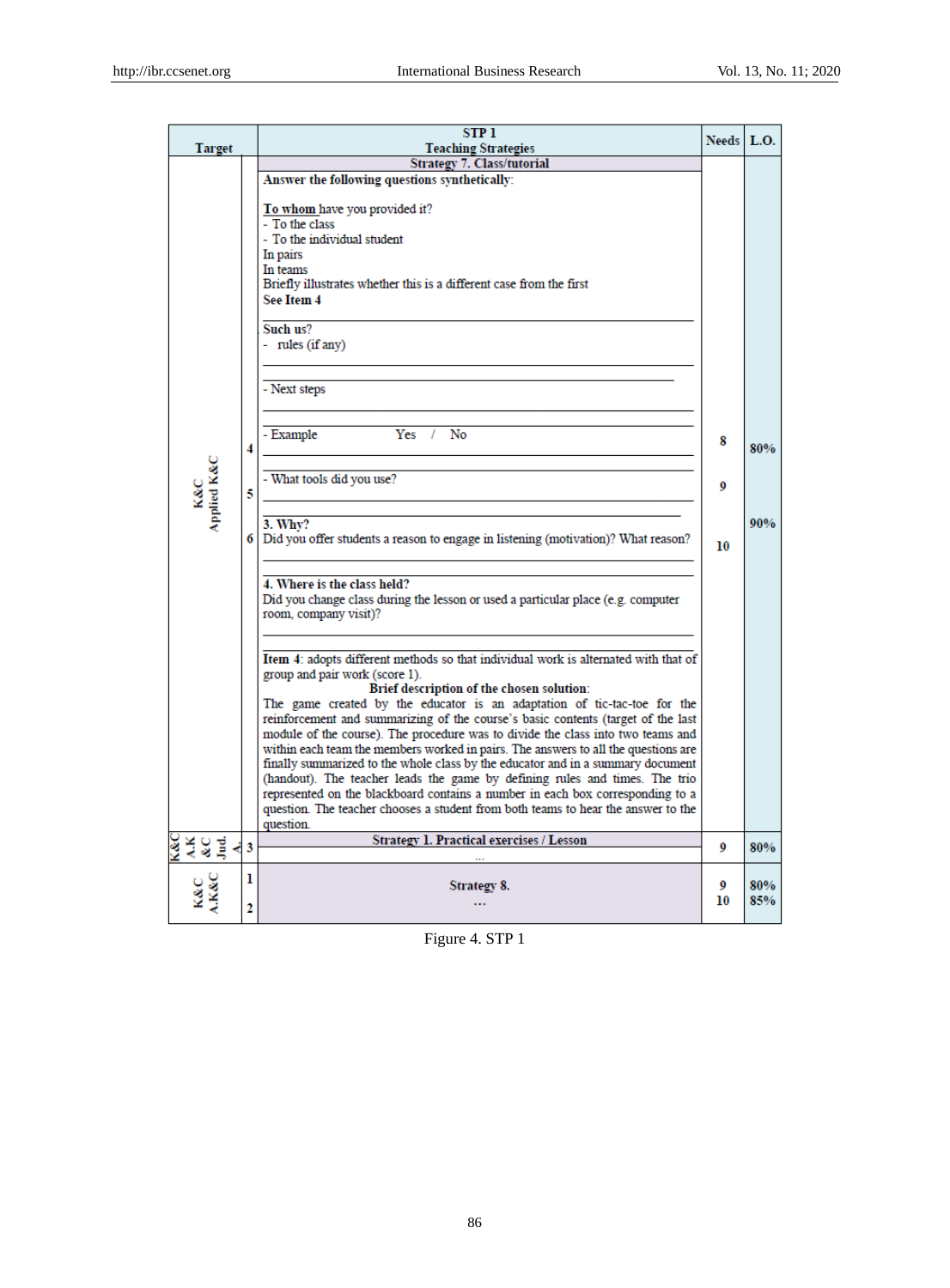| STP <sub>2</sub><br>Section1                                                                                               |                                                                                                                                   |            |                               |  |  |  |
|----------------------------------------------------------------------------------------------------------------------------|-----------------------------------------------------------------------------------------------------------------------------------|------------|-------------------------------|--|--|--|
|                                                                                                                            | COMMUNICATION AND RELATIONAL TECHNIQUES                                                                                           |            |                               |  |  |  |
|                                                                                                                            | <b>Problems that emerged</b>                                                                                                      |            |                               |  |  |  |
|                                                                                                                            | Report in the following table the problems that emerged in the communication (verbal, non-verbal) and in the relationship         |            |                               |  |  |  |
|                                                                                                                            | with the students (self-assessment/lecturer and qualitative test/students) noting in the respective boxes the questions/questions |            |                               |  |  |  |
| of the test that highlight these problems.                                                                                 |                                                                                                                                   |            |                               |  |  |  |
|                                                                                                                            |                                                                                                                                   |            |                               |  |  |  |
| Target/Needs                                                                                                               |                                                                                                                                   |            |                               |  |  |  |
| <b>Verbal Communication</b>                                                                                                | <b>Non-verbal Communication</b>                                                                                                   | <b>Use</b> | <b>Relation with students</b> |  |  |  |
|                                                                                                                            |                                                                                                                                   | of space   |                               |  |  |  |
|                                                                                                                            |                                                                                                                                   |            |                               |  |  |  |
| Item                                                                                                                       | Item                                                                                                                              | Item       | Item                          |  |  |  |
|                                                                                                                            |                                                                                                                                   |            |                               |  |  |  |
|                                                                                                                            | Brief description of the chosen solution                                                                                          |            |                               |  |  |  |
|                                                                                                                            |                                                                                                                                   |            |                               |  |  |  |
|                                                                                                                            | Results achieved: LO<br>No problems emerged                                                                                       |            |                               |  |  |  |
|                                                                                                                            | STP2 Section 2 - Content and their organization                                                                                   |            |                               |  |  |  |
|                                                                                                                            |                                                                                                                                   |            |                               |  |  |  |
| Target/Needs                                                                                                               |                                                                                                                                   |            |                               |  |  |  |
|                                                                                                                            |                                                                                                                                   |            |                               |  |  |  |
| <b>Item 4:</b> the more complex topics are introduced gradually (score 3);                                                 |                                                                                                                                   |            |                               |  |  |  |
| Item 11: every lesson begins with the presentation of the topics to be addressed and a summary of those already dealt with |                                                                                                                                   |            |                               |  |  |  |
| (score 3);                                                                                                                 |                                                                                                                                   |            |                               |  |  |  |
| Item 12: at the end of the lesson there is a summary and reinforcement of the different topics addressed (score 2);        |                                                                                                                                   |            |                               |  |  |  |
| <b>Item 16:</b> reference is made to current (novel) aspects of the discipline (score 1)                                   |                                                                                                                                   |            |                               |  |  |  |
| Item 9: the contents of the subject are addressed with reference to practical and applicative aspects (score 2).           |                                                                                                                                   |            |                               |  |  |  |
|                                                                                                                            | Brief description of the chosen solution                                                                                          |            |                               |  |  |  |
|                                                                                                                            |                                                                                                                                   |            |                               |  |  |  |
|                                                                                                                            |                                                                                                                                   |            |                               |  |  |  |
|                                                                                                                            |                                                                                                                                   |            |                               |  |  |  |
|                                                                                                                            |                                                                                                                                   |            |                               |  |  |  |
| Results achieved: LO 80% - 90%                                                                                             |                                                                                                                                   |            |                               |  |  |  |

Figure 5. STP 2

In this sense, Deming's Plan, Do, Check and Act cycle, with its continuous repetition over time, directs the educator towards continuous learning cycles through concrete experiences (DO), transformed by reflective observation (Check) and expanded by abstract conceptualization (Act) and active experimentation (Plan-Do). By following the "Deming/Kolb cycle", the educator can learn by resolving the "creative tension" between the stages of experiencing, reflecting, thinking, and acting. Thus, the assumption of experiential learning is that learning is built from the experience gained in a specific context, in interaction with the knowledge that an individual already has at that moment.

Figure 2 shows how in the Do (experiencing) and Act (thinking) stages, the educator tries to understand his/her personal experience and in the Check (reflecting) and Plan (Acting) stages, to transform it into knowledge. Note how the transformation of the experience is summarized in schematic form in the QFD in which the Plan (Acting) and Check (Reflecting) stages are highlighted, while the understanding of the experience is highlighted (as well as in the Do stage) in the STP. It should be noted that this form makes the result of the educator's experiential learning ―visible‖, i.e. the creation of knowledge. Ultimately, it highlights the creation of knowledge that took place as a result of the educator's experiential learning in the Deming/Kolb cycle (albeit in a synthetic form and limited to the best practices of educators in specific context conditions). The continuous repetition of the PDCA cycles in a specific context gives the educator the opportunity to "resolve" the "creative tension" between the stages of experiencing, reflecting, thinking and acting.

Hence, L'Ascolto fuels, in a structured and systematic way, a system that creates, manages and shares the knowledge deriving from the continuous exposure to experience in an endless cycle (Deming/Kolb) that allows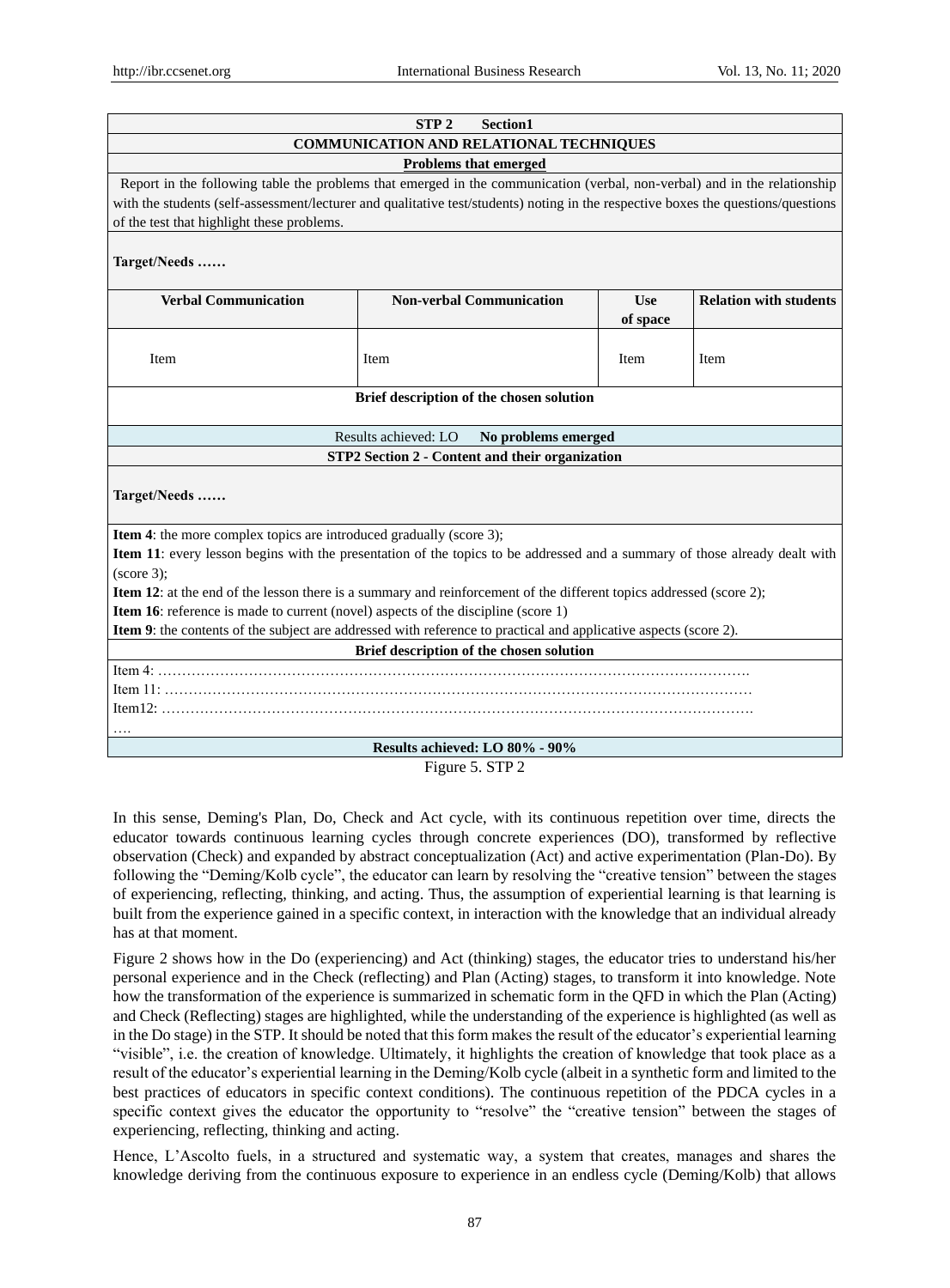gradual, continuous improvements in the logic of experiential learning. As noted earlier, learning flexibility is the ability to use each of the four learning modes to move freely around the learning cycle and to modify one's approach to learning based on the learning situation (Kolb et al., 2014, p.218). The following paragraph presents the results of the experimentation of the approach of L'Ascolto in a university accounting course to highlight the effects of this approach on flexibility in the teacher's learning and teaching styles and on students' performance.

#### **3. Method and Results**

## *3.1 The "Deming/Kolb" Cycle in an Accounting Course*

As noted, several times, the purpose of the work is to verify whether the approach of L'Ascolto supports the educator's use of the Kolb Experiential Cycle to develop flexibility in his/her learning and teaching styles and to verify whether this flexibility has a positive effect on student performance.

To this end, the holistic approach of L'Ascolto was tested in a university accounting course in the second year of a 3-year degree course in Economics and Management attended by 215 students, all of whom were involved in the experimentation.

The students' performances were evaluated by comparing the LO of the class of the students of the accounting course, both as they progressed and at the end of the course, with the knowledge possessed by the incoming students. The students were given an entrance test focused on the objectives of the course modules. As a whole, the class initially showed a poor knowledge of the discipline, or rather "downward homogeneity". As already noted, homogeneity/heterogeneity is determined by calculating the average of the marks and the standard deviation. This deviation allows you to determine the homogeneity (values close to the average) or heterogeneity of the level of knowledge possessed by the class of students. Students' needs are also listened to during the course, LO (dynamic aspect) as well as the related training needs of the educator (systemic aspect).

Before describing the methods of the experimentation, we recall that the PDCA stages of the "Deming/Kolb" cycle were presented in the previous paragraph, thus they will not be discussed in detail in this part of the paper. The reflection here focuses on the methods of experimentation and the results achieved. In particular, the two dialectically correlated modes of understanding experience and transformation of experience summarized respectively in the STP (initial and end-of-course, Fig. 4 and 5) and in the QFD (initial and end of course, Figures 3 and 6) are used to guide the understanding of these results. This schematic representation (figure 2) aims to highlight the listening to the "learning needs" (understanding of the experience) and the satisfaction of the same needs (transformation of the experience).

The educator started the experimentation from the Plan stage of the course design with the use of the QFD matrix, in which she divided the course into 6 modules (Fig. 3). The initial QFD highlights the Plan and Check phase in which the initial target/needs (of the students) and the teaching strategies that allowed the educator to satisfy these needs in previous years are reported (Verna, 2014; Verna & Perozzi, 2014; Verna & Pizzolitto, 2019). The final QFD (Fig 6) shows the Plan and Check stages reporting the students' target/needs and LO as the course progressed and the teaching strategies that allowed the educator to overcome unsatisfactory (high needs) LO.

The first and second columns of the initial QFD indicate the targets of the course modules and the relative initial needs of the students (entrance test) respectively, while the top row of the QFD matrix shows the teaching strategies (best practices) selected by the educator in the experimentations of previous years. In particular, the hierarchy presented in the QFD represents the standardization logic of the approach of L'Ascolto (Verna, 2017) according to which the teaching strategies (communication techniques and disciplinary skills) are organized, managed and shared in a systemic, dynamic and contextual way. It should be noted that these strategies are the result of the continuous improvement generated with the "Deming/Kolb" cycle in which the educator creates new knowledge based on the correlated (systemic) listening to the needs of teachers and students (and other stakeholders), repeated over time (dynamic) and with reference to the specific (target/needs/LO) and general (disciplinary, social, cultural) context. It should also be noted that in the experimentation of previous years not all the "control areas" of teaching quality envisaged in L'Ascolto were considered. However, in this work the experimentation was extended all the "control areas" (Verna, 2017, Verna et al., 2019). In the QFD, the targets of the course modules were classified according to the Dublin descriptors and divided into "basic" and "advanced" (Verna, 2014). The initial needs of students, as previously noted, are expressed in terms of the homogeneity (upwards or downwards) or heterogeneity shown by the class of students with respect to the course targets (Verna, 2014). These needs are also listened to during the course (dynamic aspect) and express the level of learning (LO) reached by the class of students (homogeneity/heterogeneity) at the end of each module (during the course).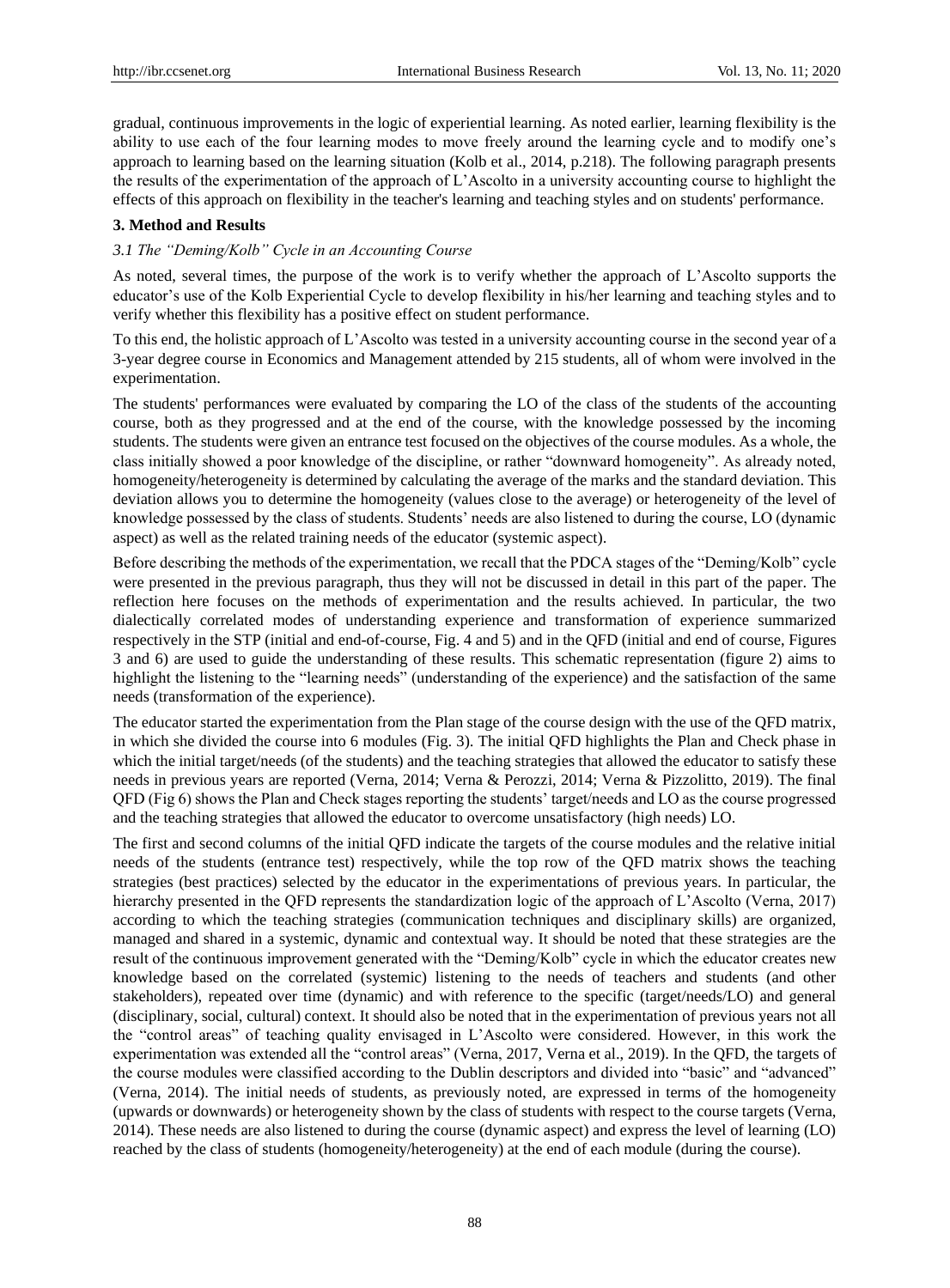The needs are determined by calculating the mean and the standard deviation of the student entrance test (and those during the course - L.O.) and translating the results obtained to a scale from 0 to 10. Thus, if the spread around the mean is great, the class is heterogeneous; on the other hand, if the values are all close to the mean the class is homogenous, (upwards – higher knowledge, or downwards – lower knowledge). This calculation is made for the class of students for every course target. The legend shows the symbols corresponding to values inserted in the centre of the QFD matrix by the educator, according to the stronger or weaker relationship between target/needs and teaching strategies. By multiplying the value present in the matrix for each need, we obtain the value that expresses the correlation, stronger or weaker, between the strategy and the target/needs (Verna, 2014).

The initial QFD (Fig. 3) shows how the class of students has a downward homogeneity (high "learning needs"). The most effective strategies identified by the educator in the QFD in relation to the needs expressed by the class of students, are strategies 1, 7 and 3. In relation to this initial situation, the educator implemented the PDCA cycle (in the manner seen above) and the students' LO are shown in the final QFD.

In particular, the educator implemented the lessons of the first module with the Do (experiencing) stage, after which, in the Check (reflecting) stage, she collected information (in the manner seen previously) on the students' LO, which, in this case, were only just satisfactory. In Fig.6, highlighting the LO column shows LO equal to 5.6 (in a range from 0 to 10) in correspondence with the target/needs of the first module. As noted, the lower the LO the lower the "learning needs" of the students. In the Act (thinking) stage, the educator modified strategy 1 by formulating a new strategy based on the information provided by the Check (reflecting) stage. Specifically, the student satisfaction questionnaire shows very low values for questions 4, 11 and 12 of the "control area" relating to disciplinary skills. The values attributed to each item can vary from 1 to 5 (Absolutely No - No - neither Yes nor No - Yes - Absolutely Yes).

The items in question are listed below:

- (Item 4) the more complex topics are introduced gradually (score 3);
- (Item 11) every lesson begins with the presentation of the topics to be addressed and a summary of those already dealt with (score 3);
- (Item12) at the end of the lesson there is a summary and reinforcement of the different topics addressed (score 2).

In the self-evaluation questionnaire, the educator had similar values for items 11 and 12, while she had given a high value (score 5) for item 4.

This information allowed the educator to activate the Act (thinking) stage in which she decided to modify strategy 1 by introducing a new strategy, 8 (Fig. 6). In particular, in order to respond to the students' "learning needs" as expressed with items 11 and 12, the educator decided to integrate strategy 1 with a short closed-case focused on the topics to be addressed during the lessons. The case is used by the educator at the beginning of each lesson of the module as a presentation of the topics to be addressed and at the end of the lessons as a summary and reinforcement. Regarding item 4, the educator decided to reduce the topics related to the module's objectives, focusing instead on the fundamental aspects, to be gradually expanded and reinforced with the new strategy 8. At this point, the educator experimented the strategy formulated (in the thinking stage) in the next Plan stage, starting a new ―Deming/Kolb‖ cycle, which with the Do stage, offered the educator a new experience. The information deriving from the next Check phase shows very positive LO, i.e. very low values (1, 2) both concerning the reinforcement of the objectives of the previous module and the one just concluded (module 2 "National and international accounting principles/10"). In this case, in the Act (thinking) stage, the educator limited herself to standardizing strategy 8 in the STP (Figure 4 and 5), which will allow other colleagues in the same contextual conditions to consider this strategy.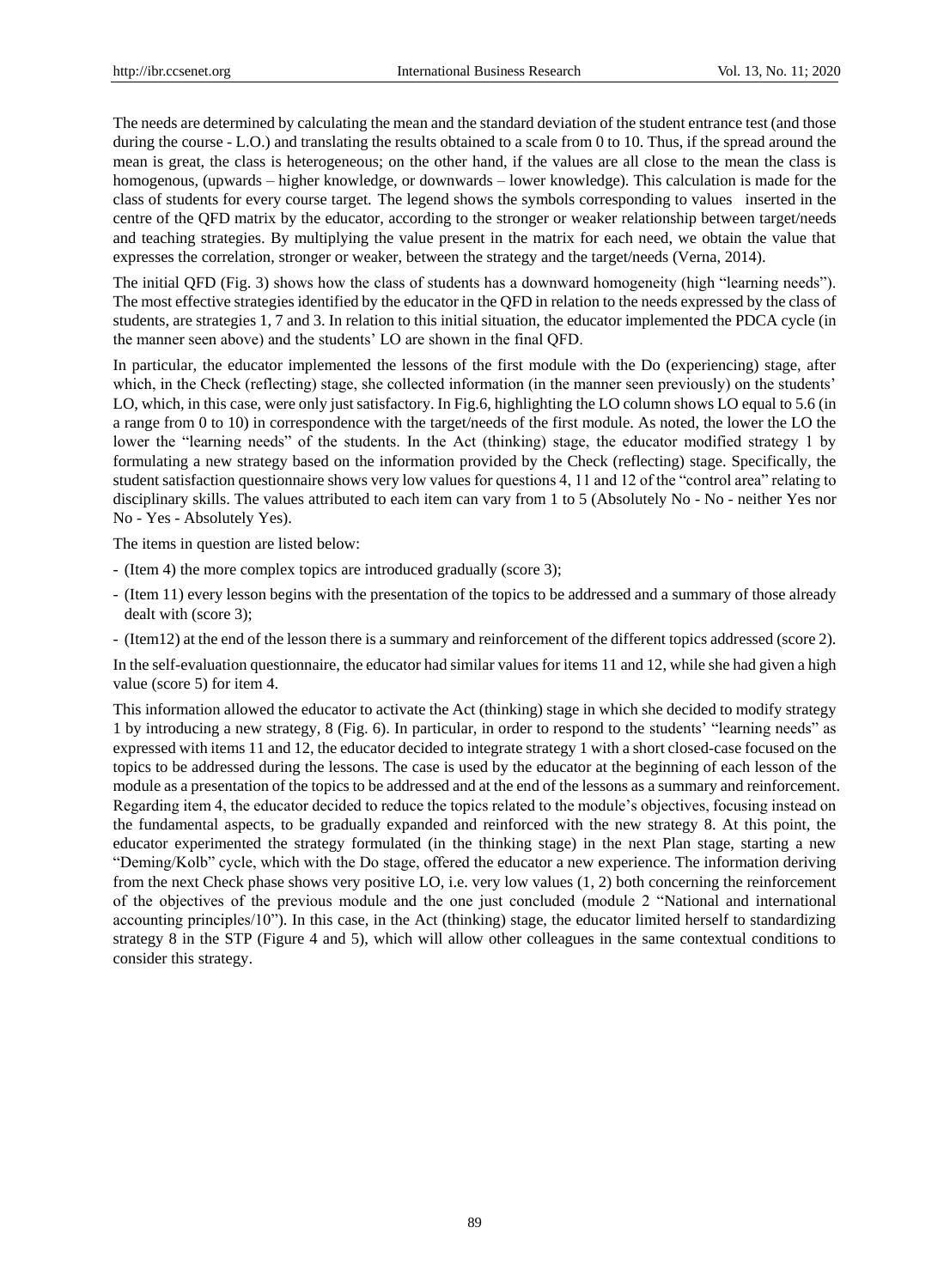|                                                         |                                                                                                                                  |              |                     |                      | <b>Strategy</b><br>ı | <b>Strategy 7</b>                   | <b>Strategy</b><br>3     | <b>Strategy</b><br>8                                           |
|---------------------------------------------------------|----------------------------------------------------------------------------------------------------------------------------------|--------------|---------------------|----------------------|----------------------|-------------------------------------|--------------------------|----------------------------------------------------------------|
| <b>Educational</b><br>strategies<br><b>Target/Needs</b> |                                                                                                                                  | <b>Needs</b> | L.O.                | <b>L.O.</b><br>(Act) | class/<br>tutorial   | Role-playing/<br>tutorial/<br>class | Study<br>Case /<br>class | <b>Close</b><br>case/<br>class/<br>tutorial/<br>close<br>case/ |
|                                                         | 1. General accounting<br>(objectives tools e methods)<br><b>BASIC</b>                                                            | ó            | 5                   | $\overline{2}$       |                      |                                     |                          |                                                                |
|                                                         | <b>ADVANCED</b>                                                                                                                  | 9            | $\overline{6}$      | $\overline{2}$       |                      |                                     |                          |                                                                |
|                                                         | 2. National and International<br>accounting principles<br>(conceptual framework,<br>classification and analysis)<br><b>BASIC</b> | 10           | ı                   |                      |                      |                                     |                          |                                                                |
|                                                         | <b>ADVANCED</b>                                                                                                                  | 10           | $\overline{2}$      |                      |                      | ÷                                   |                          | $\ddot{}$                                                      |
| K&C<br>Applied K&C                                      | 4. Capital<br>(definition, composition)<br><b>BASIC</b>                                                                          | 8            | 3                   | ı                    |                      |                                     |                          |                                                                |
|                                                         | (configuration/determination)<br><b>ADVANCED</b>                                                                                 | 0            | 4                   | $\mathbf{2}$         |                      |                                     |                          |                                                                |
|                                                         | 4. Income<br>(definition, composition)<br><b>BASIC</b>                                                                           | 0            | 3                   | ı                    |                      | Ŧ                                   |                          |                                                                |
|                                                         | Configuration,<br>determination<br><b>ADVANCED</b>                                                                               | 10           | 3                   | ı                    |                      | ÷                                   |                          |                                                                |
|                                                         | 5. Budget<br>(notions, discipline,<br>characteristics)<br><b>BASIC</b>                                                           | 10           | 3                   | $\mathbf{2}$         |                      |                                     |                          |                                                                |
|                                                         | <b>ADVANCED</b>                                                                                                                  | 10           | 4                   | $\mathbf{z}$         | ÷                    |                                     |                          |                                                                |
|                                                         | 3. Recognition of the main<br>management operations<br>(domestic and international                                               |              |                     |                      |                      |                                     |                          |                                                                |
| Judgment autonomy<br>K&C<br>Applied K&C                 | markets)<br><b>BASIC</b><br><b>ADVANCED</b>                                                                                      | 9<br>9       | 5<br>$\overline{6}$ | 2<br>2               | ÷<br>÷               |                                     | x<br>$\sim$              | x                                                              |
|                                                         | 6. Balance sheet<br>(composition., determination)<br><b>BASIC</b>                                                                | 10           | 2                   |                      |                      | Ŧ                                   | ÷                        | $\ddot{}$                                                      |
|                                                         | <b>ADVANCED</b>                                                                                                                  | 10           | $\overline{2}$      |                      |                      | $\ddot{}$                           | $\ddot{}$                | $+$                                                            |
|                                                         | Weights of educational strategies                                                                                                |              |                     |                      | 452                  | 606                                 | 139                      | 326                                                            |

Figure 6. Final QFD

The cycle continued in the subsequent modules in the same manner, with module 3 highlighting unsatisfactory LO - 5 and 6 (with respect to the target/needs, "Recognition of the main management operations (domestic and international markets)/9").

The information provided by the Check stage of reflecting highlights some items of the student satisfaction questionnaire (again relating to disciplinary skills) that have modest values:

- (item 16) reference is made to current (novel) aspects of the discipline (score 1)

- (item 9) the contents of the subject are addressed with reference to practical and applicative aspects (score 2).

In this case, there were equally modest values in the educator's self-evaluation questionnaire.

In the Act (thinking) stage, the educator decided not to formulate a new strategy, but to use the practical application envisaged in the strategy to do exercises on sample cases taken from sector journals, integrated with handouts and further practical cases.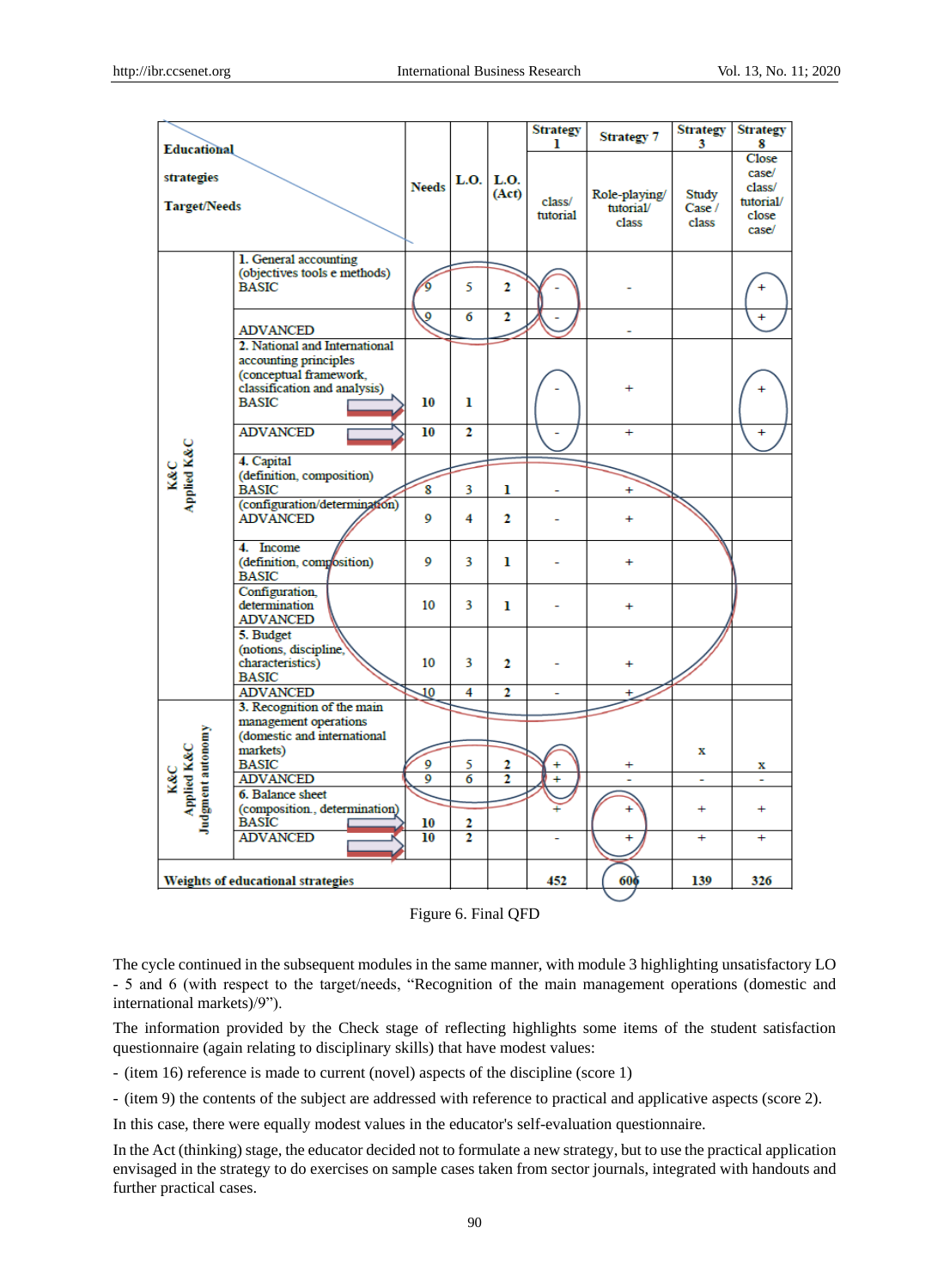The subsequent experimentation in the Plan and Do stages, allowed the educator to experiment strategy 1 in the experiencing stage (Do) and to evaluate the LO in the reflecting (Check) stage. In this case also, there were positive LO (very low values) that allowed the educator to standardize strategy 1 that was already present in the STP (Fig. 4 and 5). Standardization was limited to additions made by answering the questions required by the disciplinary skills standardization sheet. The aim is to allow continuous improvements in the formulation (thinking) of the proposed teaching strategies (teaching styles) for the benefit of all educators who work in the same contextual conditions. The teaching style can be considered as the combination of teaching methods and techniques preferred by an educator for conducting his/her lessons (Visser et al., 2006).

Ultimately, the strategies created by the educators (best practices) in the experiential learning process are accepted in the STP in a systematic way in order to allow the management and sharing of knowledge (teaching style) between educators who operate in the same context conditions. In this sense, L'Ascolto supports the educator in developing flexibility in teaching styles.

The results of the subsequent modules (4 and 5) were both positive (3 and 4) though not excellent, but the information offered by the Check stage allowed the educator to reflect on the possibility of further improving these results (filling the learning gap).

In particular, the last student satisfaction test (module 5) showed modest values compared to an item relating to teaching strategies:

- (item 4) adopts different methods so that individual work is alternated with that of group and pair work (score 1).

In the self-evaluation questionnaire, the educator had attributed a negative evaluation to the same item, justifying the choice with the number of students in the classroom (215). Considering the positive results shown by strategy 7 in the experiments conducted in previous years in the same context conditions and target/needs (Verna, Pizzolitto, 2019), the educator decided to adopt this strategy using an unusual activity: play. The game created by the educator is an adaptation of tic-tac-toe for the reinforcement and summarizing of the course's basic contents (target of the last module of the course). The procedure was to divide the class into two teams and within each team the members worked in pairs. The answers to all the questions are finally summarized to the whole class by the educator and in a summary document (handout).

The positive results of strategy 7, integrated by the game, are confirmed in the last module of the course both with respect to the reinforcement of the objectives of the previous module and the one just concluded, in which the students' LO are minimal (2).

As observed previously, the STP (Fig. 4 and 5) therefore highlights the result of listening to the experience (experiencing) and the elaboration of the educator's teaching strategies (thinking) or teaching styles (best practices) in a specific context (target /needs/LO). Considering the systemic and dynamic (holistic) approach on which L'Ascolto is based, this STP can show any flexibility in the educator's teaching styles (best practices) in terms of new formulations of teaching strategies (or the replacement of a strategy with another, or even additions to the strategy itself) in relation to the students' LO over time. Specifically, in the STP, the teaching strategies that have allowed the educator to achieve the most satisfactory LO (values close to zero) during the course are standardized in hierarchical order. The QFD matrix, on the other hand, offers a systemic and dynamic vision of the process of satisfying the initial and ongoing "learning needs" of students and teachers. As noted previously, the QFD shows a summary of the Check (reflecting) and Plan (Acting) stages of experience transformation that modifies behaviour, or that leads to flexibility in learning. This flexibility is the ability to use each of the four learning modes to move freely along this learning cycle, modifying one's behaviour according to the learning situation (Kolb, 2014).

## **4. Conclusions and Discussion**

The research questions the paper proposed can be answered in the following considerations. The experimentation stage made it possible to observe how the Deming PDCA cycle urges the educator to go through the stages of experiencing, reflecting, thinking and acting in a continuum of teaching processes related to the needs of both educators and students (in a correlated way) and to their own context, or in a holistic way. Ultimately, the PDCA cycle guides the educator to develop skills in all stages of the Kolb Experiential Cycle in order to "move freely around the learning cycle and to modify one's approach to learning based on the learning situation". It should also be noted that the understanding of the experience schematically summarized in the STP, highlights the flexibility of the educator's teaching styles (strategies 8, 7 and 1). This result arises from the continuous feedback process offered by the check/reflecting stage, which allowed the educator to collect information and then formulate/modify or replace the strategies initially defined (initial QFD, strategies 1,7 and 3). The experimentation and evaluation in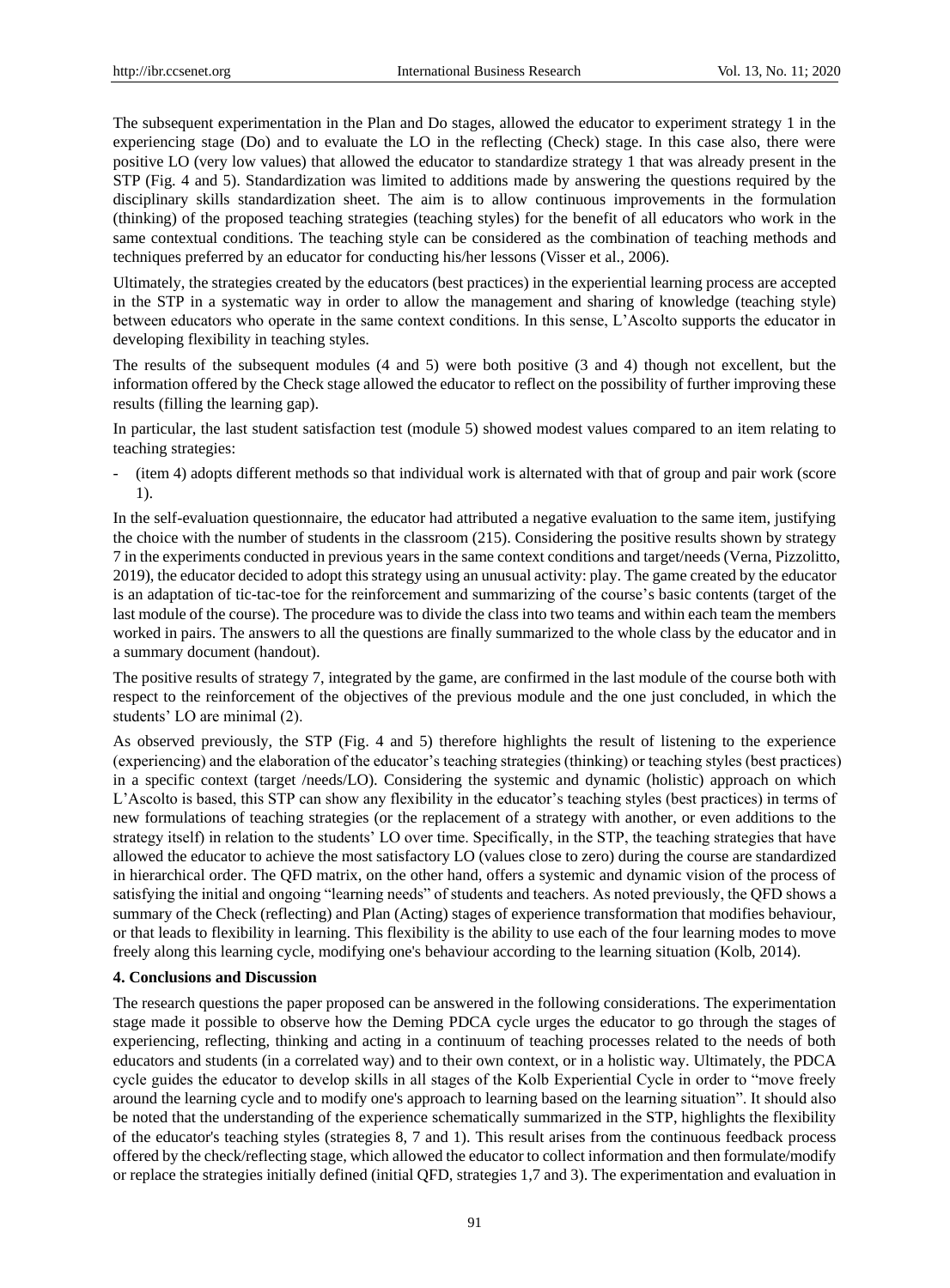the next cycle, allowed the educator to modify her behaviour providing a "training" in learning flexibility. In this sense, it is possible to say that the approach of L'Ascolto solicits and supports the development of the educator's experiential learning. This flexibility in the educator's learning and teaching styles was achieved in compliance with the complexity of teaching, namely, in the systemic, dynamic and contextual links it possesses. Thus, L'Ascolto is presented as a holistic approach aimed at the continuous improvement of training processes and continuous learning for educators and students in a systemic, dynamic and contextual way. In this sense, it is possible to consider this approach as a pedagogical model for the continuous training and self-training of educators and students in their context of place, time and relationship.

As regards the students' performance (LO), although the response to the variation in the educator's teaching strategies was positive, in the author's opinion the data are significant but not sufficient.

Experimentation with the holistic approach of L'Ascolto would be necessary over the entire course of study. In this way, it would be possible to evaluate the effect of the flexibility in the teaching styles of all the study course's educators on student performance. Furthermore, the knowledge management and sharing system - STP (teaching styles/best practices) would facilitate the experiential development of educators in their context.

#### **References**

- Akao, Y. (1990). *Quality Function Deployment: Integrating Customer Requirements into Product design*. Productivity Press. Cambridge, MA.
- Barnard, J. (1999). Using total quality principles in business courses: The effect on student evaluations. *Business Communication Quarterly*, *62*(2), 61-73. https://doi.org/10.1177/108056999906200206
- Bielefeldt, A. R., Dewoolkar, M. M., Caves, K. M., Berdanier, B. W., & Paterson, K. G. (2011). Diverse models for incorporating service projects into engineering capstone design courses. *International Journal of Engineering Education*, *27*(6), 1206-1220.
- Burkhalter, B. B. (1996). How can institutions of higher education achieve quality within the new economy? *Total Quality Management*, *7,* 153-160[. https://doi.org/10.1080/09544129650034909](https://doi.org/10.1080/09544129650034909)
- Butler, M. G., Church K. S., & Spencer, A. W. (2019). Do, reflect, think, apply: Experiential education in Accounting. *Journal of accounting education*, *48,* 12-21.<https://doi.org/10.1016/j.jaccedu.2019.05.001>
- [Canboy,](https://www.tandfonline.com/author/Canboy%2C+Basak) B., Montalvo A., [Buganza, M.](https://www.tandfonline.com/author/Buganza%2C+M+Carmen) C., & [Emmerling,](https://www.tandfonline.com/author/Buganza%2C+M+Carmen) M. J. (2016). 'Module 9': a new course to help students develop interdisciplinary projects using the framework of experiential learning theory. *Innovation in Education and Teaching International*, *53,* 445-457.<https://doi.org/10.1080/14703297.2014.975150>
- Carpenter, B., & Tait, G. (2001). The rhetoric and reality good teaching: a case study across three faculties at the Queensland University of Technology. *Higher Education*, *42*(2), 191-203. <https://doi.org/10.1023/A:1017514502456>
- Casey, R. J., Gentile, P., & Bigger, S. W. (1997). Teaching appraisal in Higher education: An Australian prospective. *Higher Education*, *34*(4), 459-482.<https://doi.org/10.1023/A:1003042830109>
- Chen, C. Y., Chen, P. C., & Chen, P. Y. (2014). Teaching quality in higher education: An introductory review on a process-oriented teaching-quality model. *Total Quality Management and Business Excellence*, *25*(1-2), 35-56.<https://doi.org/10.1080/14783363.2011.637789>
- Coleman, J. (1976). Difference between experimental and classroom learning. In M. Keeton, *Experiential Learning: Rationale, characteristics and assessment* (pp. 49-61), SanFrancisco, Jossey-Bass.
- Deming, W. E. (1951). *Elementary principles of the statistical control of quality*. Nippon Kagacu Gigutsu Remmei: Japanese Union of Science and Engineering (JUSE).
- Duff, A. (1998). Objective tests, learning to learn and learning styles: a comment. *Accounting Education, 7*(4), 335-345. https://doi.org/10.1080/096392898331117
- Dweck, C. (2008). The perils and promise of praise. *Educational Leadership*, *65*(2), 34-39.
- Feingembaum, A. V. (1956). Total Quality Control. *Harvard Business Review*, *Boston, 34*(6), 93-101.
- Felder, R. M. (1993). Reaching the Second Tier: Learning and Teaching Styles in College Science Education*. Journal of College Science Teaching*, *23.* Retrieved from <http://www4.ncsu.edu/unity/lockers/users/f/felder/public/Papers/Secondtier.html>
- Ford, N., & Chen, S. Y. (2001). Matching/mismatching revisited: an empirical study of learning and teaching styles. *British Journal of Educational Tecnology*, *32*(1), 5-22. https://doi.org/10.1111/1467-8535.00173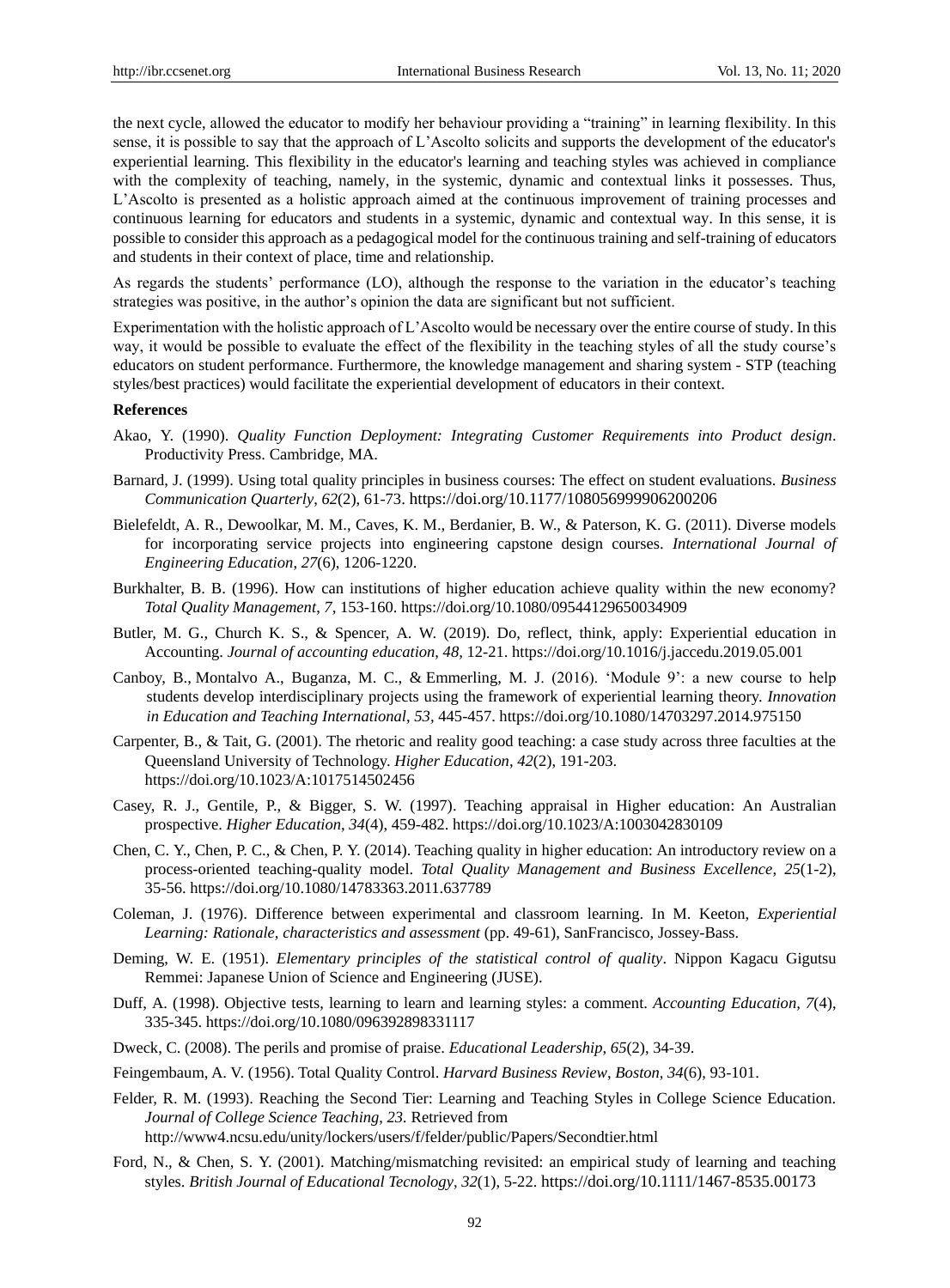- Gitting, L., Taplin, R., & Kerr, R. (2020). Experiential learning activities in university accounting education: A systematic literature review, *Journal of Accounting Education*, *52,* 1-13. <https://doi.org/10.1016/j.jaccedu.2020.100680>
- Haddon, F. A., & Lytton, H. (1968). Teaching approach and the development of divergent thinking abilities in primary schools. *Educational Psychology*, *38*(2), 171-180. <https://doi.org/10.1111/j.2044-8279.1968.tb02002.x>
- Hayes, J., & Allison, C. W. (1996). The implication of learning styles for training and development: a discussion of the matching hypothesis. *British Journal of Management*, *7,* 63-73. <https://doi.org/10.1111/j.1467-8551.1996.tb00106.x>
- Herguner, G., & Reeves, N. B. R. (2000). Going against the national cultural grain: a longitudinal case study of organizational culture change in Turkish higher education. *Total Quality Management*, *11*(1), 45-56. <https://doi.org/10.1080/0954412007017>
- Honey, P., & Mumford, A. (1986). *The Manual of Learning Styles*. Peter Honey Associates.
- Honey, P., & Mumford, A. (1992). *The manual of learning styles* (3rd ed.). Berkshire: Peter Honey Publications.
- Horine, J. E., & Hailey, W. A. (1995). Challenges to successful quality management implementation in higher education institutions. *Innovative Higher Education*, *20*(1), 7-17. https://doi.org/10.1007/BF01228324
- James, W. (1912). *Essays in radical empiricism*. New York, NY: Longmans, Green.
- Juran, J. M. (1962). *Quality Control Handbook*. Mc Graw-Hill, New York.
- Kogan, N. (1980). Cognitive Styles and Reading Performance. *Bulletin* of *the Orton Society, 30,* 63-78. <https://doi.org/10.1007/BF02653709>
- Kolb, A. J., & Kolb, D. A. (2008). *Experiential Learning Theory: A Dynamic, Holistic Approach to Management Learning*, *Education and Development.* Handbook of Management Learning, Education and Development, London.
- Kolb, A. J., Kolb, D. A., Passeralli, A. M., & Shama, G. (2014). On Becoming an Experiential Educator: The Educator Role Profile. *Simulation & Gaming*, *45*(2), 204-234. https://doi.org/10.1177/1046878114534383
- Kolb, A. Y., & Kolb, D. A. (2013). *The Kolb Learning Style Inventory 4.0: A comprehensive guide to the theory, psychometrics, research on validity and educational applications*. Boston, MA: Hay Resources Direct. Retrieved from [www.haygroup.com/leadershipandtalentondemand](http://www.haygroup.com/leadershipandtalentondemand)
- Kolb, D. A. (1976). *Learning Style Inventory: Technical Manual.* McBer, Boston, MA.
- Kolb, D. A. (1984). *Experiential Learning: Experience as the source of learning and development*. N. J., Englewood Cliffs, Prentice-Hall.
- Kolb, D. A. (1985). *Learning Style Inventory and technical manual*. Boston: McBer & Company.
- Kolb, D. A. (1999). *Learning style inventory*. version 3. The Hay Group Boston.
- Kolb, D. A., & Fry, R. E. (1975). *Toward an applied theory of experiential learning*. In C.Cooper, (Ed), Theories of group processes. London: Wiley Press.
- Kolb, D. A., Rubin, I. M., & McIntyre, J. M. (1971). *Organizational psychology: An experiential approach*. Englewood Cliffs, NJ: Prentice Hall.
- Kowoser, E., & Berman, N. (1996). Comparison of pediatric resident and faculty learning styles: implications for medical education. *American Journal of Medical Sciences*, *312*(5), 214-218. https://doi.org/10.1016/S0002-9629(15)41818-X
- Lave, J., & Wenger, E. (1991). *Situated learning: Legitimate peripheral participation*. Cambridge, UK: Cambridge University Press. https://doi.org/10.1017/CBO9780511815355
- Lawn, M. (1991). Social construction of quality on teaching. *Evaluation and research in Education*, *5*(1-2), 67-77.<https://doi.org/10.1080/09500799109533299>
- Mantos, J., Sarrico, C. S., & Rosa M. J. (2017). The integration of quality management in higher education institutions: a systematic literature review. *Total Quality Management*, *28*(2), 159-175. <https://doi.org/10.1080/14783363.2015.1050180>
- Marsh, H. D., & Roche, L. A. (1997). Making students' evaluations of teaching effectiveness effective: The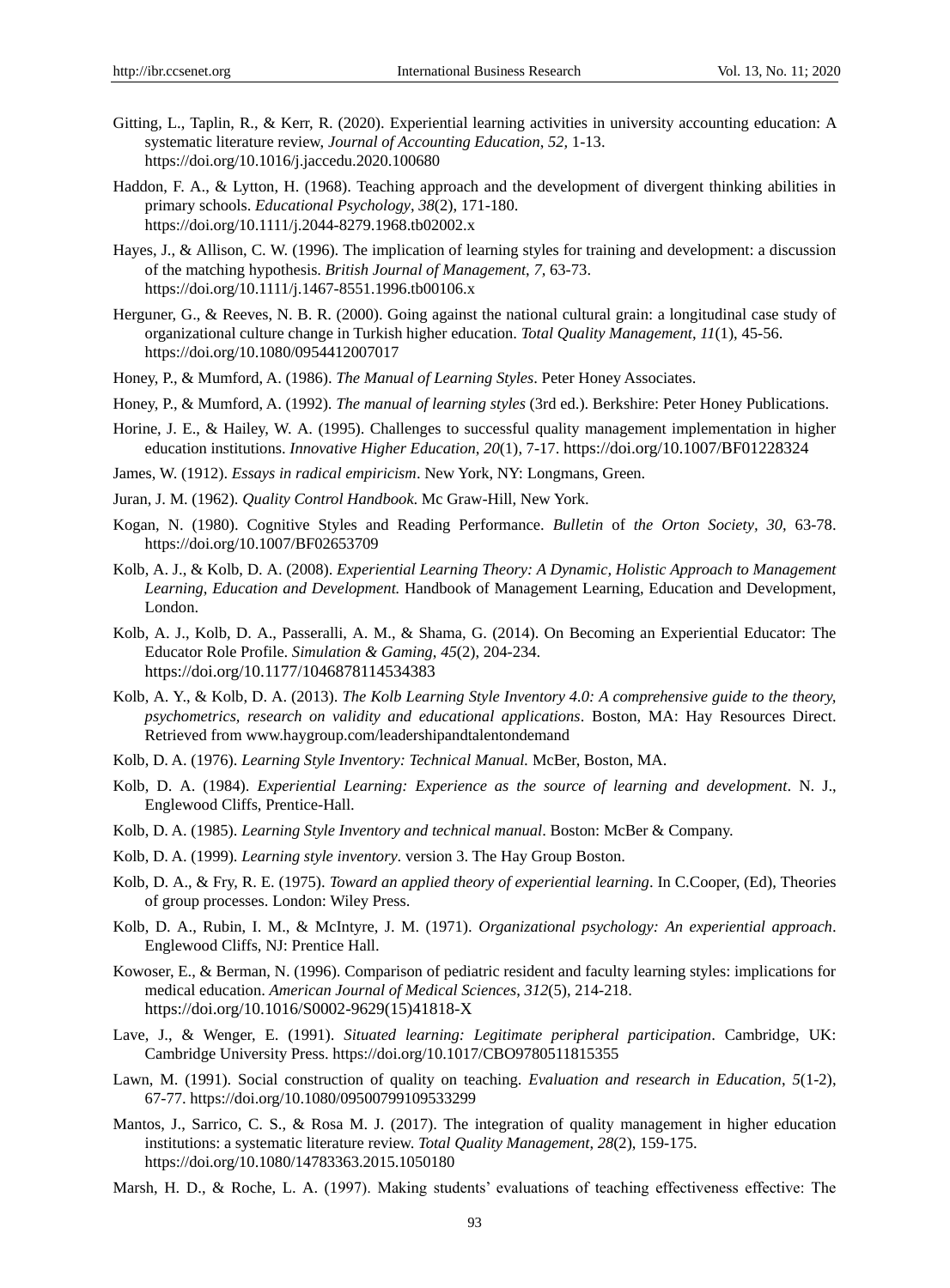critical issue of validity, bias, and utility. *American Psychologist*, *52*(11), 1187-1197. https://doi.org/10.1037/0003-066X.52.11.1187

- Mcdonald, E. R. (1984). The Relationship of Student and Faculty Field-dependence-independence. Congruence to Student Academic Achievement. *Educational and Psychological Measurement, 44,* 725-731. https://doi.org/10.1177/0013164484443022
- Messick, S. (1976). *Individuality in Learning.* Jossey-Bass, San Francisco.
- Miller, A. (1991). Personality Types, Learning Styles and Educational Goals. *Educational Psychology, 11,* 217-238.<https://doi.org/10.1080/0144341910110302>
- Morin, E. (2001). *I sette saperi necessari all'educazione del futuro*. Raffaello Cortina Editore, Milano.
- Newman, F. (1999). The trasformation of Higher Education for the new global environment. *The Futures Project: Policy for Higher Education in a Changing World*. Retrieved from [http://www.futuresproject.org](http://www.futuresproject.org/)
- O'Connell, B., Carnegie, G., Carter, A., de Lange, P., Hanchock, P., Helliar C., & Watty, K. (2015). *Shaping the future of accounting in business education in Australia*. CPA Australia, Melbourne, Australia.
- Owlia, M. S. (1996). Quality in higher education a survey. *Total Quality Management and Business Excellence*, *7*(2), 161-172.<https://doi.org/10.1080/09544129650034918>
- Probst, G., Raub, S., & Romhardt, K. (2002). *Managing knowledge: Building blocks for success*. New York, NY: John Wiley & Sons Ltd.
- Ramsden, P. (2003). *Learning to teach in higher education*. New York, NY: Taylor & Francis Group. https://doi.org/10.4324/9780203507711
- Riding, R., & Douglas G. (1993). The Effect of Cognitive Styles and Mode of Presentation on Learning Performance. *British Journal of Educational Psychology, 63,* 297-307. <https://doi.org/10.1111/j.2044-8279.1993.tb01059.x>
- Rush, G. M., & Moore, D. M. (1991). Effect of restructuring training and cognitive style. *Educational Psychology*, *11*(3), 309-321. https://doi.org/10.1080/0144341910110307
- Sakthivel, P. B., & Raju, R. (2006). Conceptualizing total quality management in higher education. *The TQM Magazine*, *16*(2), 145-159.<https://doi.org/10.1080/14783360600595476>
- Sternberg, R. J. (1997). *Stili di pensiero Differenze individuali nell'apprendimento e nella soluzione di problemi*. Erickson, Trento.
- Verna, I. (2008). *La progettazione di un intervento didattico in Economia Aziendale*. Roma, Aracne Editrice.
- Verna, I. (2012). *Il ciclo di Deming nella didattica universitaria*. Il Teaching Evaluation Model TEM, Roma, Aracne Editrice.
- Verna, I. (2014). The Quality Function Deployment and the customer satisfaction. The case of universities, *European Scientific Journal, Special Edition*, *8*, 189-202.
- Verna, I. (2017). *Procedimento per la progettazione, gestione, valutazione/autovalutazione e miglioramento dei processi didattici, Atto pubblico depositato presso un notaio della Repubblica Italiana.*
- Verna, I., & Perozzi D. (2014). Applying TEM Model (Teaching Evaluation Model) in Academic course in accounting: a comparison across five years. *European Scientific Journal Special Edition*, *1*(6), 330-344.
- Verna, I., & Perozzi, D. (2010, august). *The Deming cycle in university teaching. The TEM Model (Teaching Evaluation Model)*. Poster presented at the American Accounting Association, Annual Meeting, SanFrancisco, CA.
- Verna, I., & Pizzolitto E. (2019). Using the Quality Function Deployment methodology for effective planning of theaching and learning processes. Conference Proceeding Limen, Select Paper. https://doi.org/10.31410/LIMEN.S.P.2019.77
- Verna, I., Antonucci, G., Sargiacomo, M., & Venditti, M. (2019). Listening as ‗Guiding Tool' in the Continuous Improvement of University Education: A Holistic Approach. *European Scientific Journal*, *15*(25), 57-78. <https://doi:10.19044/esj.2019.v15n25p57>
- Verna, I., Ianni, L., D'Andreamatteo A., & Venditti, M. (in press). Un approccio olistico alla misurazione della performance nella formazione universitaria. Un modello sperimentale: l'Ascolto. In A. Paolini, L. Del Bene (a cura di) *Monitorare la performance delle università statali e utilizzarne gli esiti per generare valore*